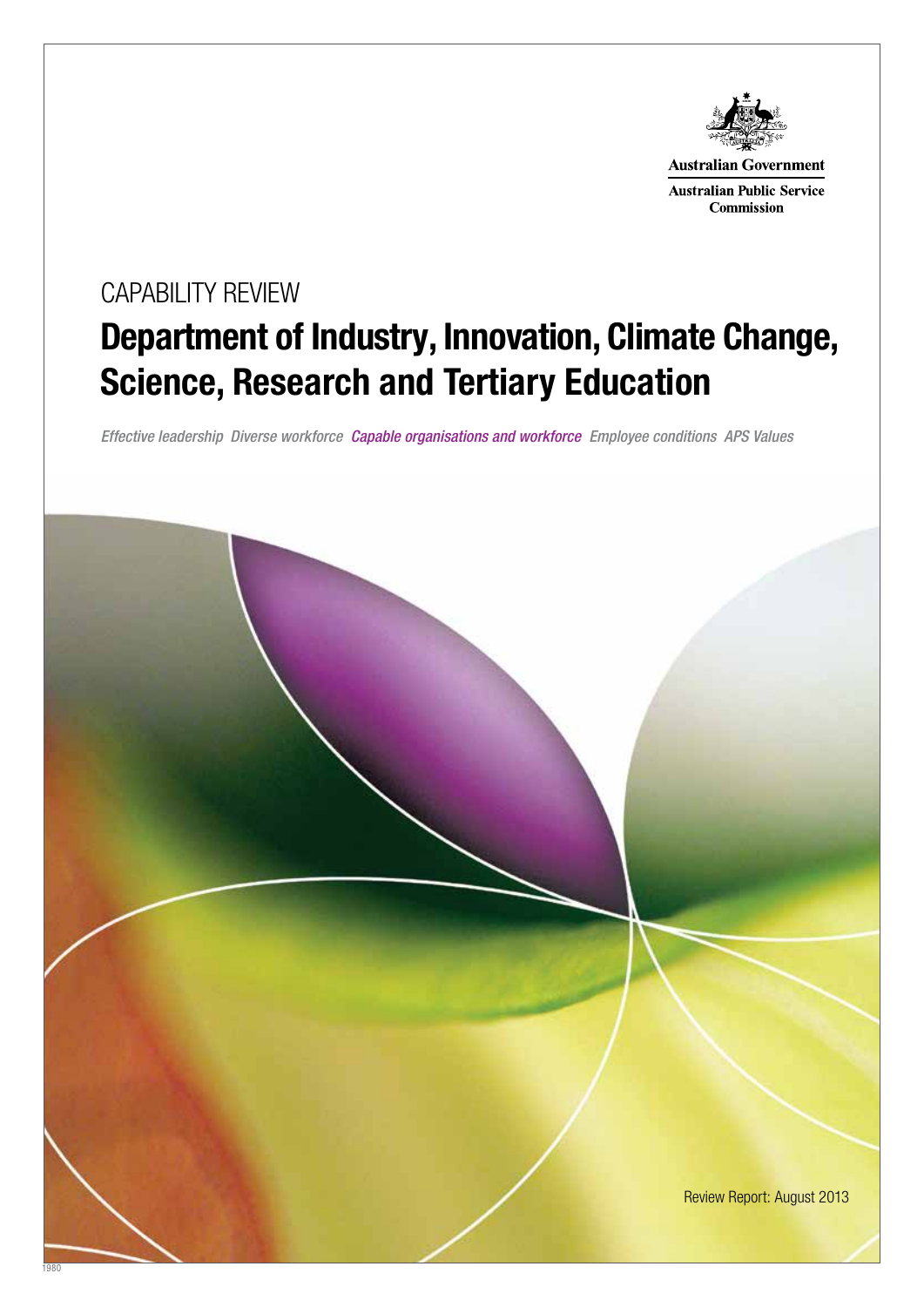

© Commonwealth of Australia August 2013

All material produced by the Australian Public Service Commission (the Commission) constitutes Commonwealth copyright administered by the Commission. The Commission reserves the right to set out the terms and conditions for the use of such material.

Apart from any use as permitted under the Copyright Act 1968 and those explicitly granted below, all other rights are reserved.

Unless otherwise noted, all material in this publication, except the Commission logo or badge, the Commonwealth Coat of Arms, and any material protected by a trade mark, is licensed under a Creative Commons BY Attribution 3.0 Australia licence.

Details of the licence are available at <http://creativecommons.org/licenses/by/3.0/au/>.

#### Attributing Commission works

Use of Commission material licensed under a Creative Commons BY Attribution 3.0 Australia licence requires you to attribute the work in the manner specified by the Commission (but not in any way that suggests that the Commission endorses you or your use of the work). Almost any form of words is fine provided that you:

- provide a reference to the publication and, where practical, the relevant pages
- make clear whether or not you have changed Commission content
- make clear what permission you are relying on, by including a reference to this page or to a human-readable summary of the Creative Commons BY Attribution 3.0 Australia licence
- do not suggest that the Commission endorses you or your use of our content.

For example, if you have not changed Commission content in any way, you might state: 'Sourced from the Australian Public Service Commission publication CAPABILITY REVIEW Department of Industry, Innovation, Climate Change, Science, Research and Tertiary Education. This material is licensed for reuse under a Creative Commons BY Attribution 3.0 Australia licence.'

If you have made changes to Commission content, it would be more accurate to describe it as 'based on Australian Public Service Commission content' instead of 'sourced from the Australian Public Service Commission'.

#### **Enquiries**

For enquiries concerning reproduction and rights in Commission products and services, please contact: communicationsunit@apsc.gov.au.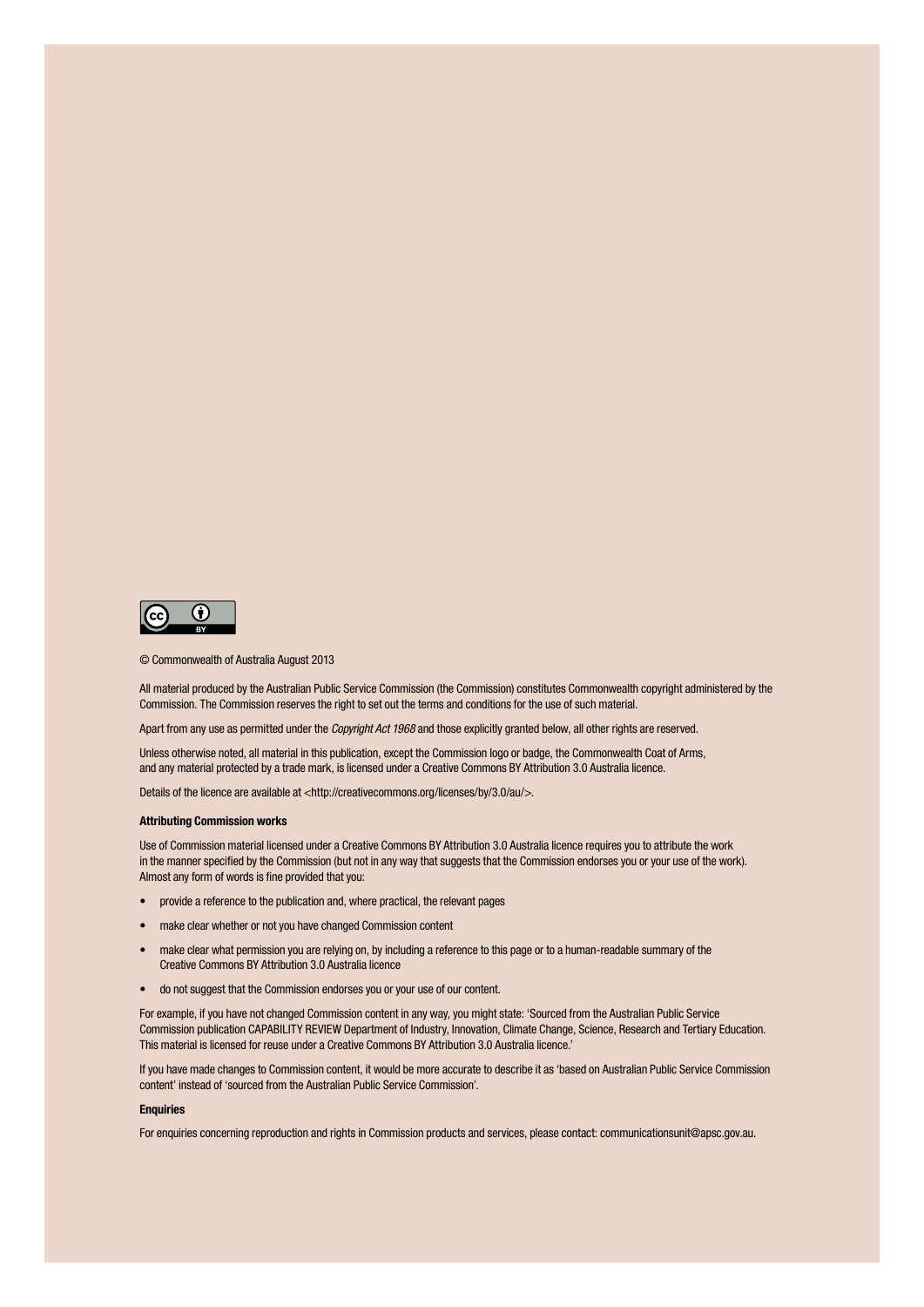# CAPABILITY REVIEW Department of Industry, Innovation, Climate Change, Science, Research and Tertiary Education

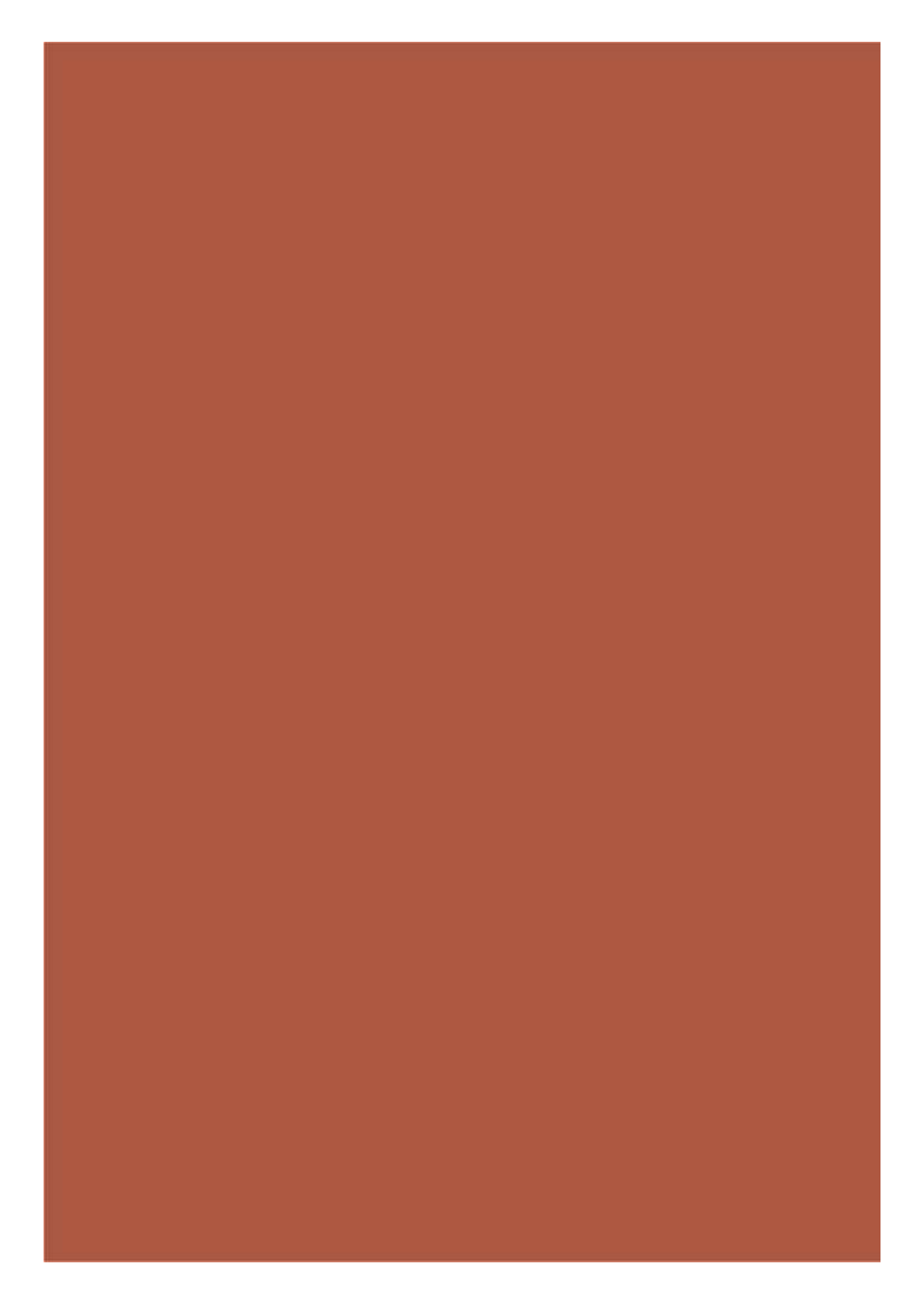# Foreword

The 2010 report *Ahead of the Game: Blueprint for the Reform of Australian Government Administration* recommended that the Australian Public Service Commission (APSC) undertake reviews to assess capability in key agencies and to identify opportunities to raise the institutional capability of the service as a whole.

The methodology used by the APSC to conduct these reviews has been gradually refined to more closely reflect the Australian context in which the review program is being conducted.

I would like to thank the senior leadership of the Department of Industry, Innovation, Climate Change, Science, Research and Tertiary Education (DIICCSRTE) for their enthusiastic support of the review, along with those staff who participated in the interviews and workshops conducted during the review. Their efforts are appreciated.

I would also like to thank Mr Tony Cole AO, the chair of the review team, the other senior members of the team, Mr Dieter Adamsas and Ms Stephanie Foster PSM, and my own team from the APSC who support and advise them. Once again, this review has demonstrated the advantages of bringing together a team of such high calibre and diversity of experience.

TO

Stephen Sedgwick AO Australian Public Service Commissioner

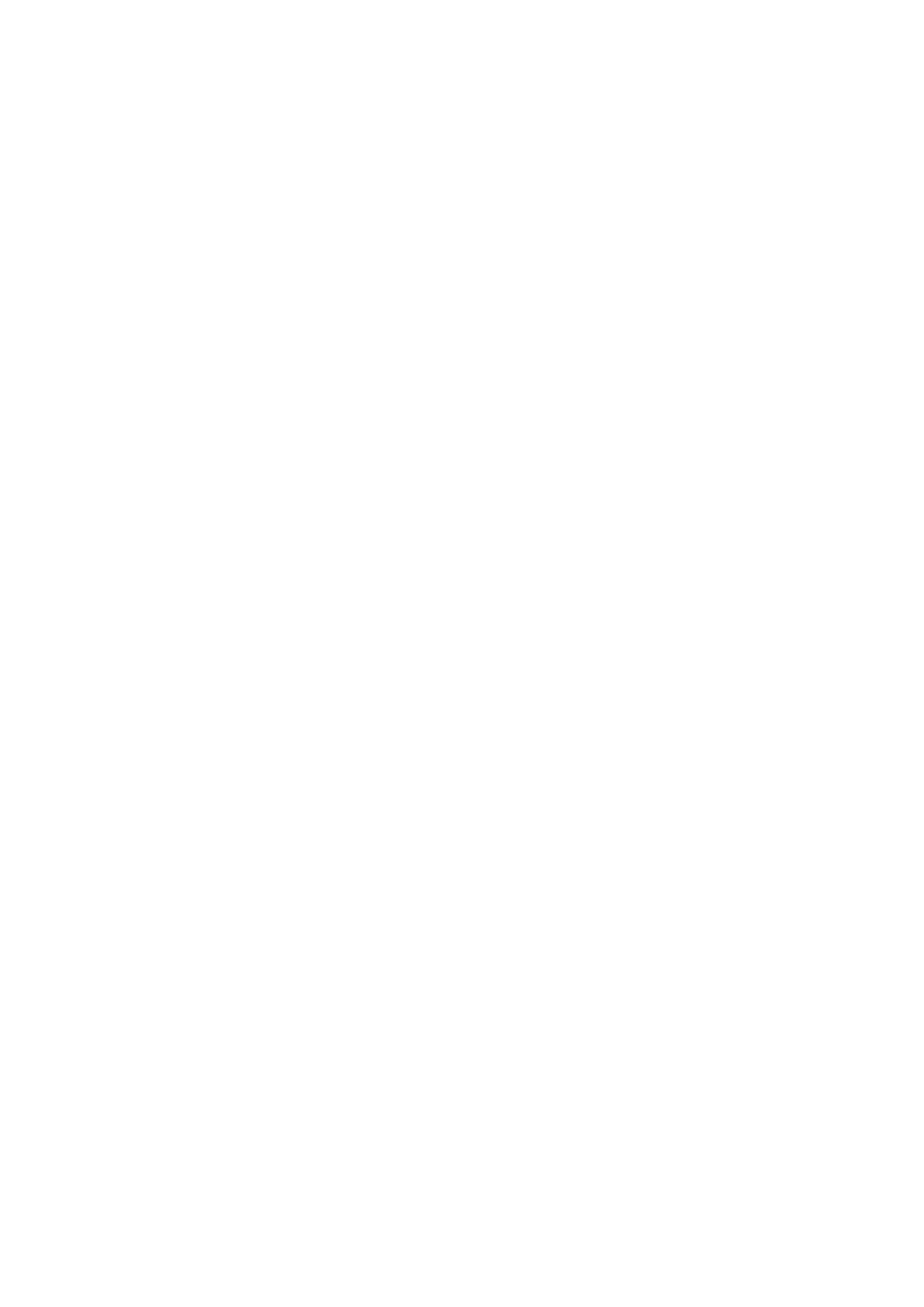# **Contents**

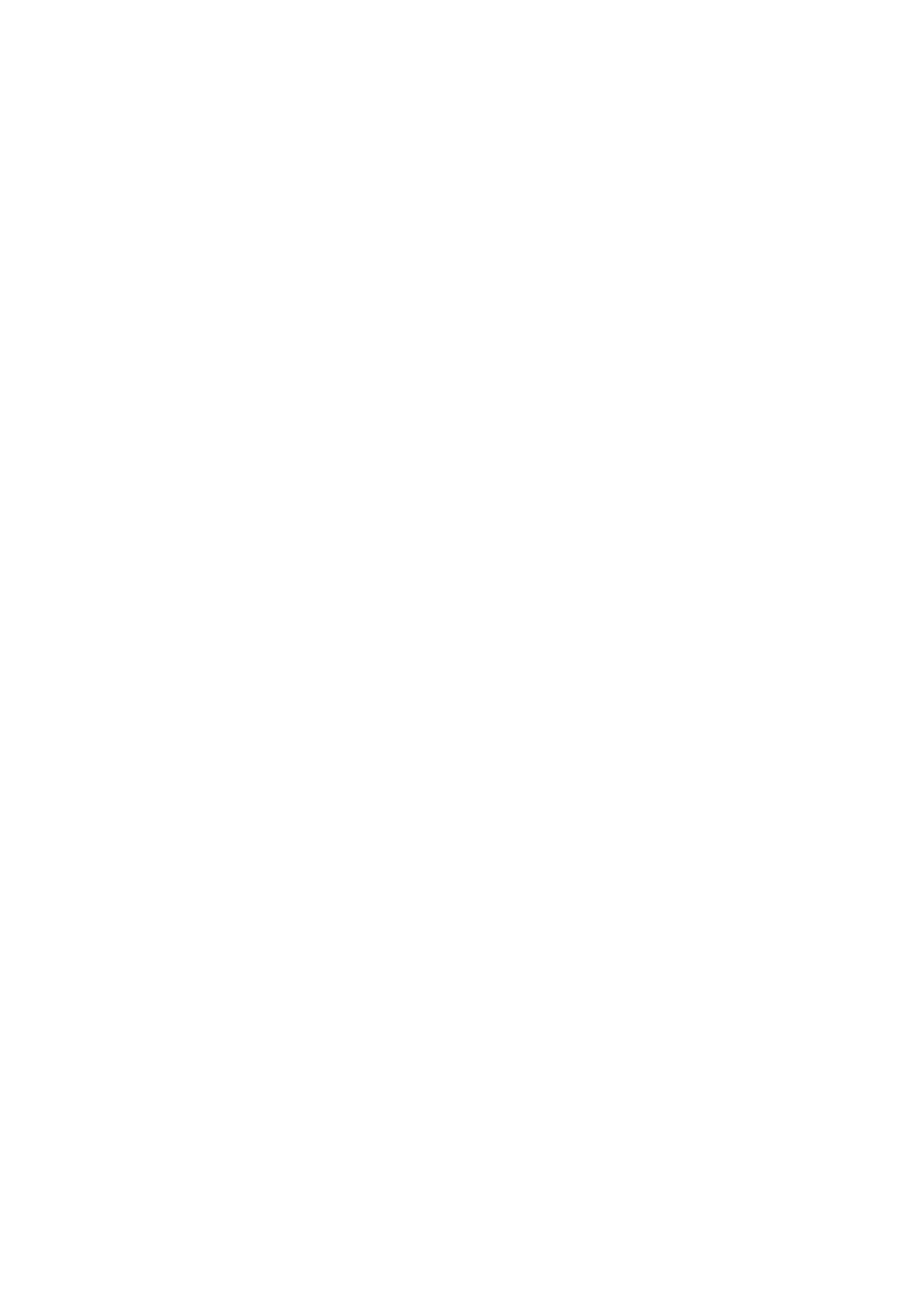# 1. About the review

A capability review is a forward-looking, whole-of-agency review that assesses an agency's ability to meet future objectives and challenges.

This review focuses on leadership, strategy and delivery capabilities in DIICCSRTE. It highlights the department's internal management strengths and improvement opportunities using the model set out in Figure 1. A set of 39 questions is used to guide the assessment of each of the 10 elements of the model. Those assessments are included in Section 4 of this report.

Capability reviews are designed to be relatively short and take a high-level view of the operations of the department. They focus primarily on its senior leadership, but are informed by the views of its staff who attend a series of workshops.

External stakeholders are also interviewed, including relevant ministers, private sector companies, state delivery organisations, peak bodies, interest groups, citizens, clients and central agencies.

The fieldwork for the capability review of DIICCSRTE was undertaken between 20 May 2013 and 9 August 2013.



Figure 1—Model of capability

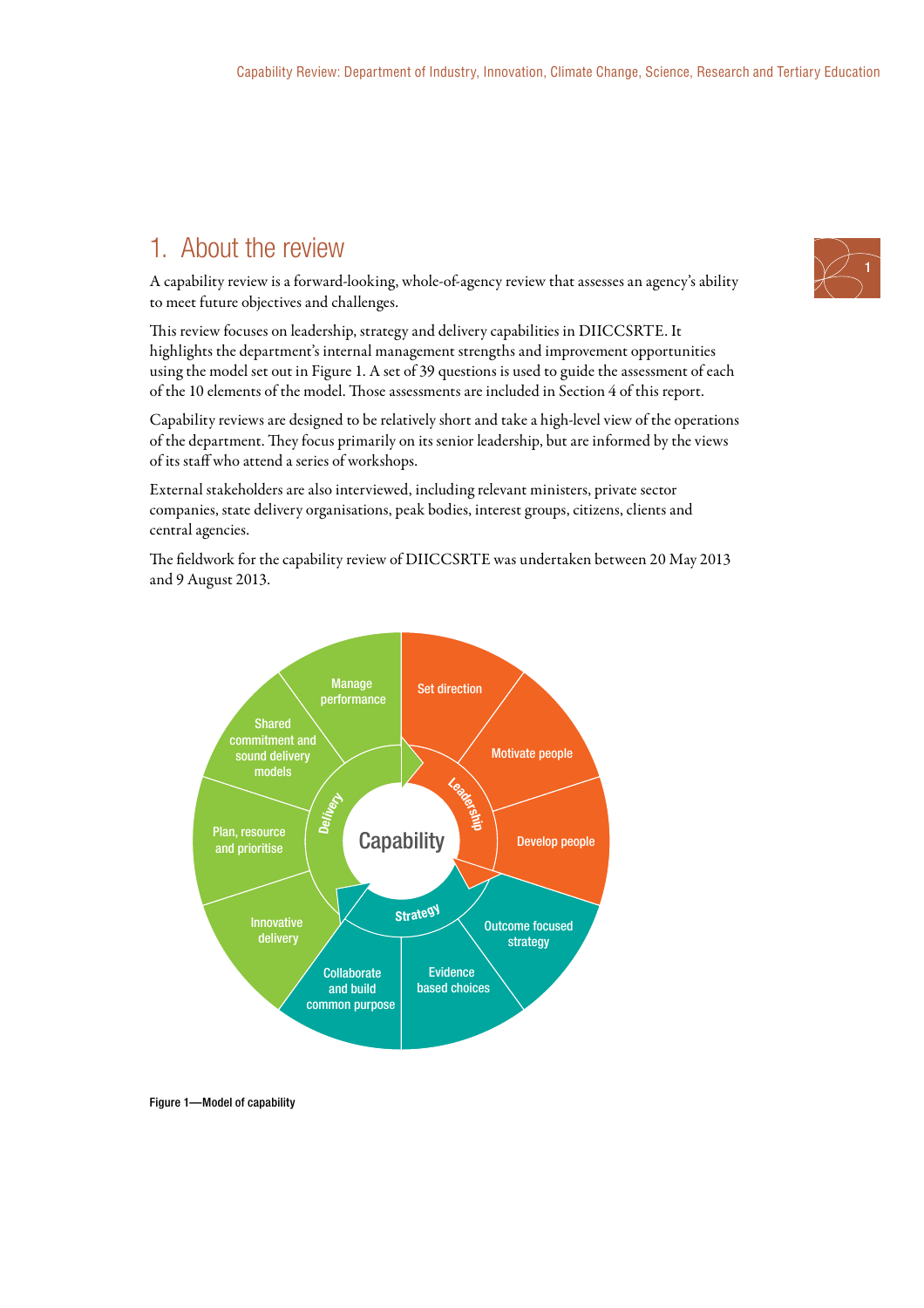

# 2. About the department

DIICCSRTE's mission is to support the ongoing transformation of the Australian economy by driving productivity, enhancing the skills base and harnessing innovation. This mission guides the department in working towards a smart, productive, innovative and globally competitive economy.

The department acknowledges that the current environment in Australia is one of ongoing structural change with many businesses having to make major adjustments to their business models. Similarly the department has and continues to experience its own structural change through a range of Machinery of Government (MoG) and ministerial changes.

The department presently manages a number of high-profile issues and delivers complex programs and services through several flagship brands such as AusIndustry, Commercialisation Australia, Enterprise Connect, the National Measurement Institute, Questacon and Skills Connect. Program funds are allocated through some 10 500 agreements and contracts, while the department maintains client relations with some 19 000 businesses across the country. Each year the department typically provides more than 4000 services to small and medium enterprises through Enterprise Connect, supports around 25 000 clients through the Small Business Support Line, and sees close to half a million people through its doors at Questacon. In 2011–12 the department administered more than \$2.7 billion of income support through youth allowance to more than 270 000 recipients and supported 1.5 million students enrolled in Australian Government subsidised places in the vocational education training (VET) system through national agreement and national partnerships programs.

In 2007, science and research functions were added to the department while tourism, energy and resource functions were transferred out. This new department—the Department of Innovation, Industry, Science and Research (DIISR)—became the core for a range of activities and functions that would be added to the department over the coming years.

In 2010, the department also took responsibility for trade measurement when the Australian Government took over the management of weights and measurements from the states and territories. That same year, the Australian Astronomical Observatory joined the department having previously been an independently operated entity funded by the Australian and British governments.

In December 2011, the department saw the addition of approximately 1000 staff with the movement of the Tertiary, Skills and International cluster from the Department of Education, Employment and Workplace Relations (DEEWR). Dr Don Russell, who was appointed Secretary of the department in 2011, at that time stated that the merger provided the department with the opportunity to build a new focus on driving collaboration between the education, research and industry sectors and 'making the whole bigger than the sum of its parts'.

Further change followed when in March 2013 the Department of Climate Change and Energy Efficiency was abolished and its climate change functions were transferred to the department bringing more than 450 staff and more than 20 additional programs or areas of policy focus.

In summary, since 2007 the department has almost doubled its staff from 2090 to 3941 employees, increased from 10 divisions to 23 and quadrupled its budget from \$4.3 billion to \$18.4 billion through administered funds (including special appropriations and accounts) and departmental expenses. Most of this growth has occurred in the last two years.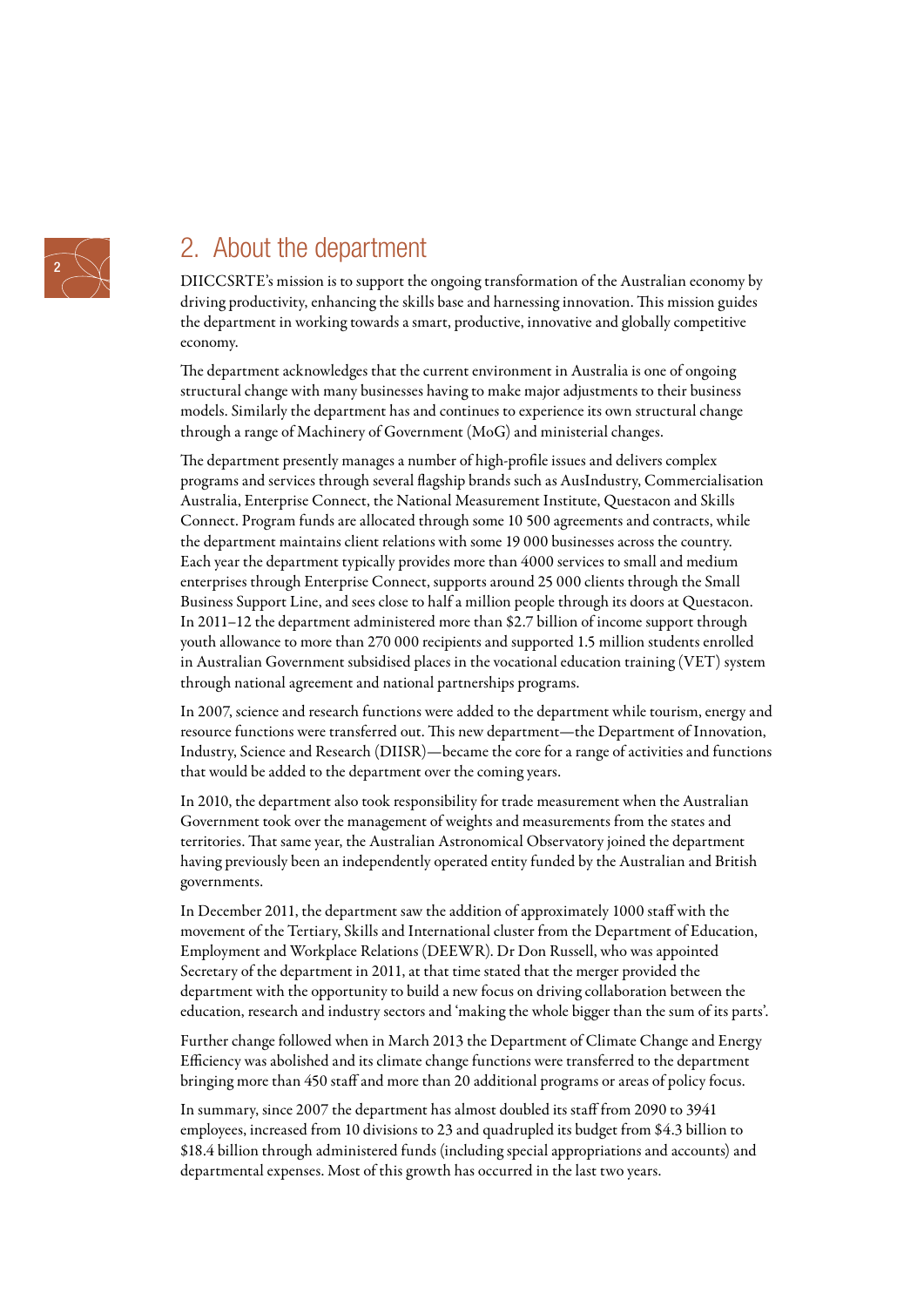It is therefore understandable that the department has experienced some challenges. For example, staff effectively needed to be brought together under the existing DIISR enterprise agreement. In doing so the department needed to maintain the salary levels of ex-Climate Change and DEEWR staff who historically were among the highest paid of the Australian Public Service (APS), while transitioning them onto a new lower pay point structure. Staff are also located across 85 locations with seven premises in Canberra alone, working from different information and communication technology (ICT) platforms and relying on corporate processes often designed for a much smaller organisation.

Despite these challenges, the department has had some significant achievements over the past two years:

- Assisting industry to turn innovative ideas into commercially successful products and businesses through support from programs such as Commercialisation Australia.
- Improving the overall efficiency, profitability and market reach of firms through support from Enterprise Connect and AusIndustry.
- Developing the national research investment plan in collaboration with stakeholders.
- Reforming the vocational and tertiary education sectors to improve the quality of teaching and infrastructure.
- Implementing an emissions trading scheme and linking it with the European emissions trading system.

The profile of the DIICCSRTE workforce is typical of a large policy/program agency within the APS. Key differences, however, include a median age of 41 years which is slightly older than that of the broader APS and almost three out of four staff having less than five years' experience in the department, which is significantly less than most comparable departments or agencies.

The department is overseen by the Secretary, Associate Secretary and three deputy secretaries. Few staff are employed at the lower end of the APS classification with 43% of non-SES staff employed at Executive Level 1 and 2, which is similar to comparable departments and agencies.

Notably 73% of departmental staff are based in the Australian Capital Territory with two-thirds of the remaining 27% in New South Wales or Victoria and almost all based in a capital city or major regional centre.

The Industry, Innovation, Climate Change, Science, Research and Tertiary Education portfolio has nine statutory agencies along with the offices of Chief Scientist and Small Business Commissioner. For some of these agencies, and two offices, the department provides support; as it does for a number of other quasi-independent agencies operating under the Financial Management Act.

DIICCSRTE reports to five ministers and two parliamentary secretaries.

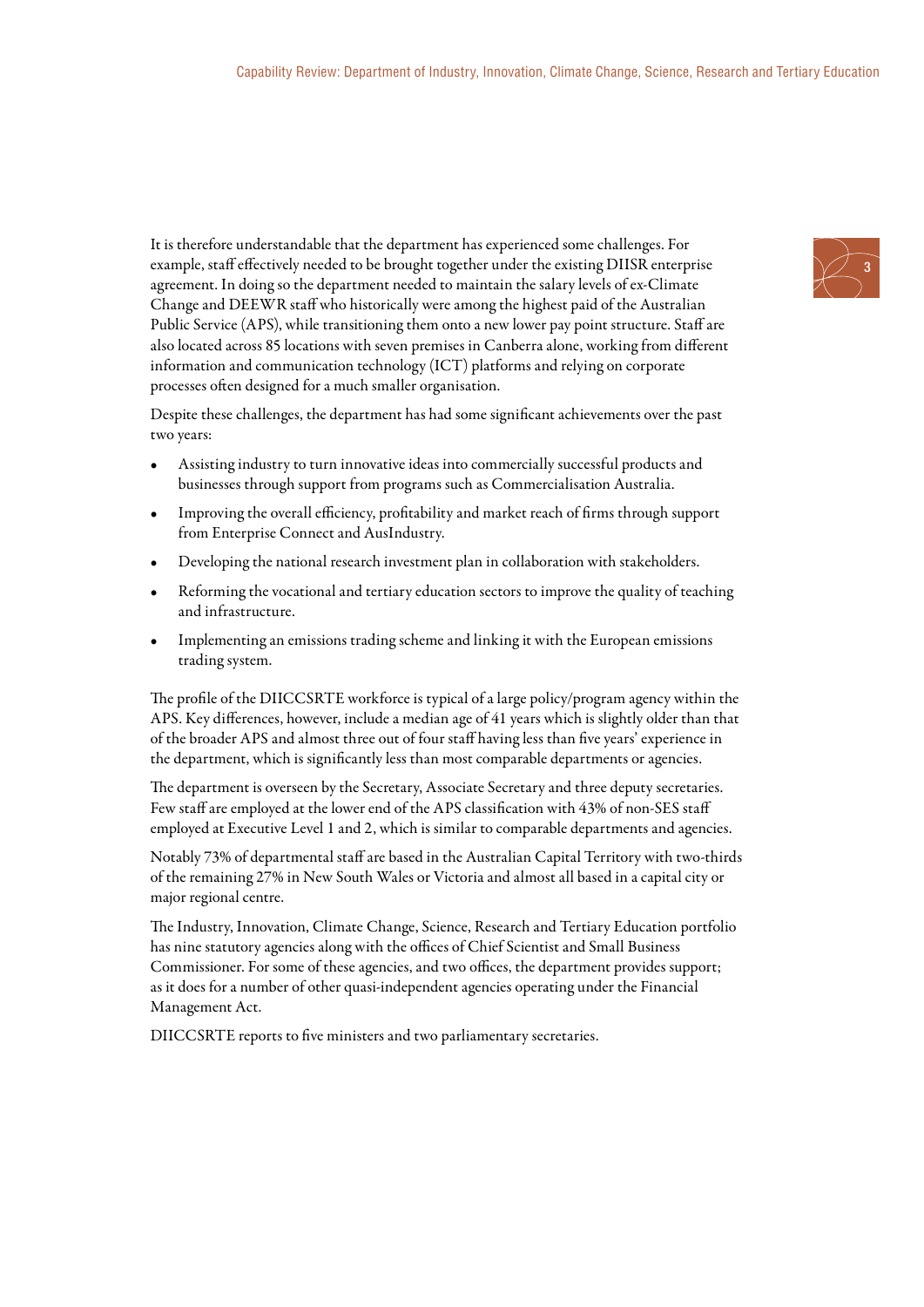

# 3. Summary assessment

Thirty years ago the era of productivity and structural reform which characterised the Australian economic landscape of the 1980s and 1990s was only just beginning.

Beyond the established services sector, the labour of Australians was typically directed towards manufacturing, building, agriculture, mining and energy with 34% of all employed people working in such goods-producing industries.1 Tariff and quota protection, along with other forms of industry support, were prevalent. The focus of business was on domestic markets; with few raising their heads to look at the potential of global trade or interested in learning from foreign competitors.

The reforms of the era—particularly the removal of tariff walls, the floating of the Australian dollar and deregulation of the banking sector—meant Australian businesses were progressively exposed to direct competition with overseas rivals. Generous but temporary restructuring plans were adopted for the automotive industry, textile industry, clothing and footwear sector, as well as the heavy engineering, steel and shipbuilding industries.

Fifteen years ago, while the reform pathways for these mature Australian industries had been laid down and were for the most part being followed, the economic implications of the Internet and the potential of enabling and emerging industries were still unclear. While the growth of the service sector had been evident to most for some time, its trajectory into new fields was predicted by few and not many spoke publicly of an Asian Century to come.

Nevertheless, in response to these forces, policy again was slowly but inexorably shifting from an industry-specific and 'defensive' stance, towards a more forward-looking approach appropriate to these emerging sectors and focused on ensuring the right climate was being created to build exports, technological capacity and innovation.

The Secretary's vision of DIICCSRTE reflects this policy direction but envisages not just government and business, but also the scientific, research and tertiary education sectors and the broader community, working to drive productivity improvements and help transform the Australian economy.

First articulated in its 2012 Strategic Plan the vision states that the department was established to:

… work with business, the research sector, the tertiary sectors, the community and other governments to discover, to promote and drive new ways of achieving economic and social benefits that will work to keep our economy and society strong for today and into the future.

This message has been progressively refined and spoken about in terms of 'driving economic transformation' and was most recently formally reiterated in the July 2013 release of a new draft strategic plan which notes the importance of this transforming agenda in a period of intense structural change for the country.

At the heart of this vision of economic transformation lies the cultivation and deployment of 21<sup>st</sup> Century skills and research into 21<sup>st</sup> Century businesses and industries that respond to the

<sup>1</sup> Taken from an article first published in the January 2005 issue of the Australian Bureau of Statistics' Australian Labour Market Statistics, cat. no. 6105.0. Goods-producing industries are defined as construction; agriculture, forestry and fishing; manufacturing; mining; and electricity, gas and water. 1985 is the earliest whole year for which Australian Bureau of Statistics' data is available for the current industry classification.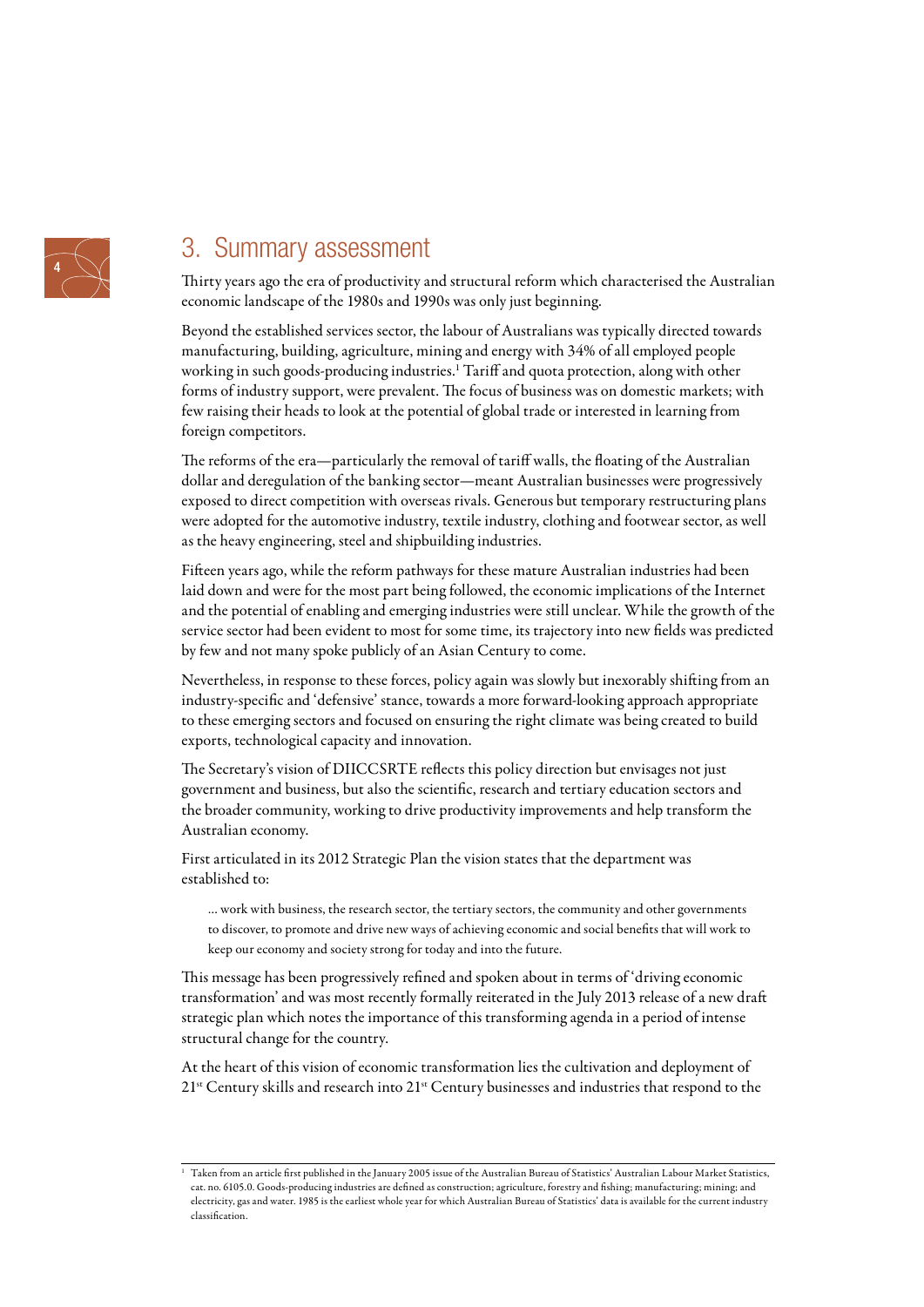current and emerging needs of society at large. The MoG changes made to the department over the last six years are consistent with such a vision and, irrespective of what may happen in the future, acknowledge that the development of human capital through the education system and dealing with the impacts of climate change are, at their core, issues of economic transformation.

In the opinion of the senior review team, the department has many strengths including, for example, a collegiate and respectful culture, a cohesive senior leadership team, professional and committed staff and a capacity to consistently deliver programs, many of which carry significant financial and delivery risks. The learning and development opportunities provided by the department are universally seen as effective, and its approach to performance management is considered to be strong.

Likewise, through a period of significant change, the department has demonstrated impressive resilience. Rising to the challenge, it has continued to effectively and efficiently deliver to a consistent high standard, while coping with the considerable administrative demands flowing from MoG changes and ministerial reshuffles.

Yet it is fair to say that the department's capabilities are yet to be fully mobilised towards achieving the vision of economic transformation. Just as Australian business and industry faces a number of critical challenges and is being asked to build its capabilities, so too is the department.

### The economic challenge: transforming Australian business and industry

If the Australian economy is to continue to transform into a highly innovative and productive force, Australian business and industry, along with researchers and the tertiary education sector, will need to collaborate and plan together for the future.

A focus on building human capital and deploying it effectively into the economy is equally required across all parts of DIICCSRTE. While avoiding 'capture' by industry, all parts of the department need to be attuned to the challenges of transforming the economy and the needs of business and industry; including established and emerging industries.

At present, however, there appears to be a lack of ownership and little sense of urgency within the leadership below the Executive Board for the transforming mission. Understanding of the mission is patchy across the department, with only pockets appreciating its implications conceptually. Even areas that understand the mission have yet to operationalise it and translate it in a practical sense for staff.

The successive MoG changes of the last six years, and particularly the last 21 months, along with multiple changes in senior and junior ministers, have demanded an enormous amount of effort and attention from the leadership and dominated the daily operations of the corporate areas of the department. Nevertheless while addressing these immediate challenges, the lack of time and space to think more broadly has stifled progress on several fronts, most particularly being communicating and operationalising the economic transformation agenda. Indeed, while staff have maintained a clear commitment to their respective roles and worked well in this regard, their commitment to the department's transforming mission is less strong.

The reality is that more change is likely and the department needs to exploit this as an opportunity to align its structure and aims and kick-start broader understanding and enthusiasm for its mission. This will require staff within the department to (i) transform the way they work across established divisions and programs, and (ii) find new ways of engaging and working with stakeholders.

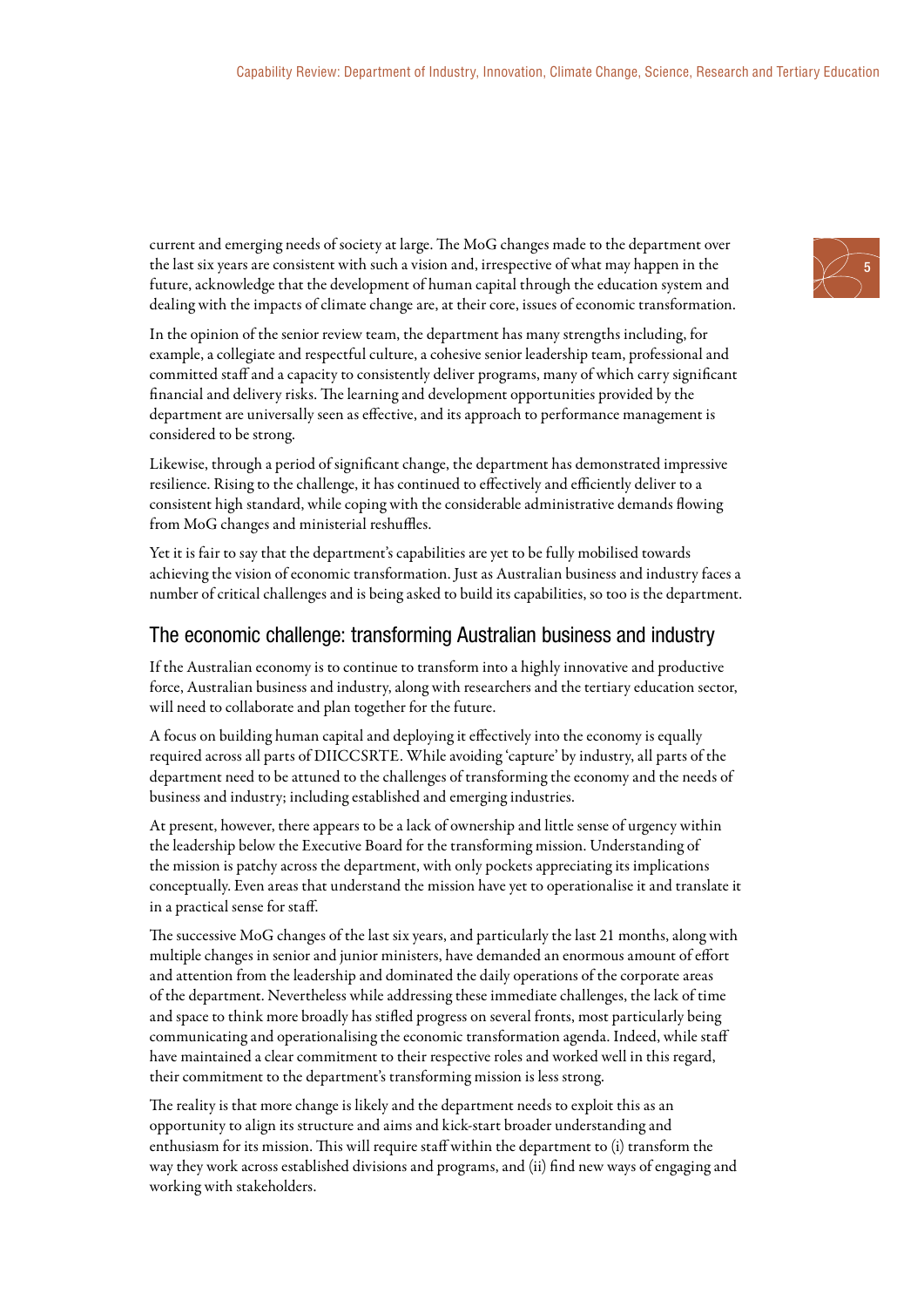

In respect of the former, individual parts of the department need to be better 'keyed' to the top-level departmental outcome, in the interests of reducing wasted effort and energy. This may involve any number of reforms including possible structural realignment. In regard to the latter, the department needs to push its established relationships in accord with its strategic intent; for example by ensuring that the higher education sector and research efforts are better aligned with the needs of the economy or that its models of partnering in delivery with the private sector are pursued when it comes to economic and industry policy development.

### The policy challenge: Skills and knowledge

Just as it is necessary for Australian business and industry to try and shape domestic and global markets, it is necessary for the department to move from being a policy taker to becoming a policy influencer.

DIICCSRTE must look to actively contribute to the wider economic policy debate. It should equally aim to win its place as the primary source of advice on the economic life of Australian business and industry and start to shape the terrain of the debate.

Indeed, it is important to recognise and value the fact that the department can contribute to the policy discussion as an informed and impartial advisor, whereas advocates and individual industry sectors may often come to the table with incomplete understanding and vested interests.

The success of parts of the department, notably in shaping tertiary education and skills policies, and its work in the highly contested field of climate change policy, is testimony to what can be done.

The department has recently made some important appointments and started to build its capacity as a source of economic policy strength. Much more is required, however, such as targeted recruitment and strategically moving existing resources internally to spread policy development capability more evenly whenever this is feasible and can be done with minimal disruption.

When internal rotation is not possible for practical reasons, the department could consider aggressively pursuing other ways to share knowledge and expertise.

External stakeholders generally value their relationship with the department. Some, however, feel it is less receptive to new ideas and more focused on being responsive rather than proactive in seeking out and engaging on what truly matters for stakeholders; whether well-established or newly formed.

Equally, different parts of the department hold a plethora of data. While the potential use of this data in policy development is understood, at present there seems to be little movement to overcome the issues currently stopping this data from being fully and properly used, despite considerable attention having been given to this matter over the last few years.

In short, the department should consider systems that bring data together, as well as leadership in the field of knowledge management that understands the value of the data, the importance of having established capability within the department to analyse the data and a culture that is willing to share and bring that data to bear in support of evidence-based policy and departmental operations.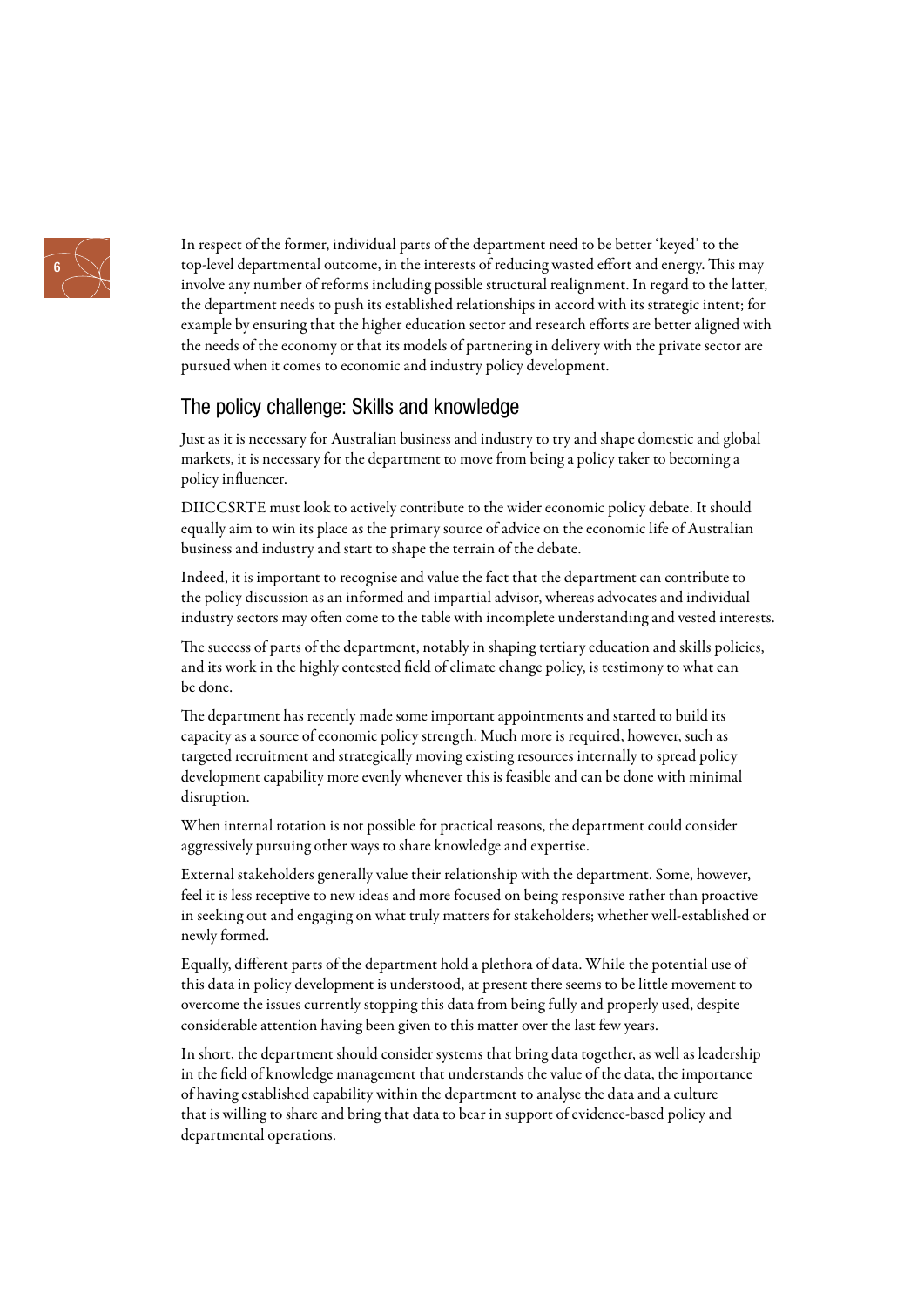### The workforce challenge: Building for the future



The highly skilled and agile workforce required for a transformed Australian economy will not eventuate without deliberate actions by government, employers, universities, vocational trainers and schools.

Just as Australian industry must transform itself to constantly changing circumstances, the department must ensure that its own workforce is evolving to meet future requirements.

It is evident to the senior review team that the department's work has changed a great deal and will continue to change. However, as DIICCSRTE is required to continue to administer policies seen as dated and as products of its history, there is an issue with how the department as a whole is perceived. This, in turn, often influences how staff view themselves and influences the pool of potential new employees.

The review found that staff have a strong commitment and sense of divisional or branch identity which can be reinforced by building a similar connection to the department, with many in this context commenting on the length of the departmental title. As such, there is little sense of a unifying organisational culture, although at the core of all parts of the department there is a highly collegiate, professional and ethical set of values. These could be used as the base for constructing a broader, high-performing organisational culture.

Creating a sense of common purpose and building a greater level of dynamism and energy within the workforce as part of such a high-performing department is a key responsibility of the leadership and of middle management.

Equally, the workforce planning and succession management that is being carried out is from the perspective of divisional and branch interests whereas a departmental view is needed. Such work would be best carried forward by senior leadership and middle management in cooperation with the corporate area.

## The innovation challenge: Leading by example

As Australian industry and business needs to be innovative to improve its productivity, so too DIICCSRTE needs to be innovative in its way of working and thinking.

Indeed, the department needs to be seen as credible by the private sector if it is to effectively advocate for greater levels of innovation within business and industry. Staff will benefit from adopting a mind-set that supports innovation and recognises its fundamental value. In doing so, the department will almost by default become the exemplar for innovation across the public service.

At present there are many examples of how the department is supporting innovation in the private sector through its initiatives and programs and there are some examples of innovation within the department itself. Examples include the adoption of a No Wrong Door policy (which is making pathways into the department easier for clients), the deployment of cloud-based program delivery and a new, open approach to the use of social media by staff.

While there are discrete elements encouraging innovative thinking, overall the department is challenged by cultural and systemic issues, such as failing to encourage and support new ideas from staff and building systems to allow these ideas to be integrated into core business when proven worthwhile. Equally, throughout the recent MoG changes, opportunities to adopt better practices from agencies joining the department have not been taken up.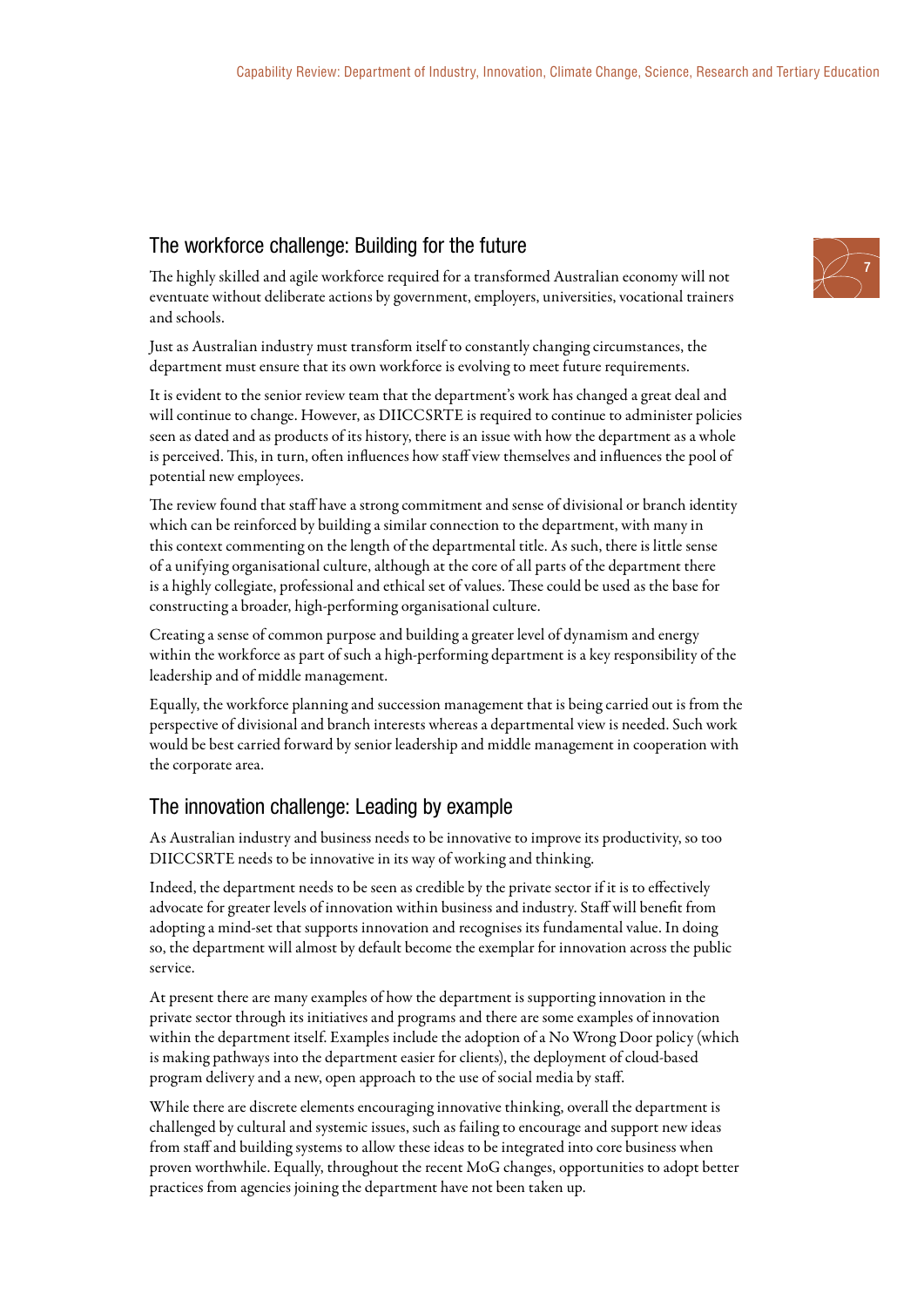

Indeed, in this respect the senior review team have often heard that parts of the department are overly focused on input controls to the detriment of an innovative spirit, just as a high level of risk aversion is believed to be stifling the willingness of staff to try new ways of working.

However an innovative culture alone is not enough. Systemic issues exist when it comes to translating ideas into improved outcomes and the department should consider increasing its investment of resources to support internal innovation along with ongoing monitoring and reporting.

It is clear, therefore, that the department's leadership needs to create a climate that makes innovation imperative. Innovation is core to shaping the economy. Taking advantage of the opportunities provided by uniting major functions within the department will assist the department to maximise its impact and enhance its reputation.

### The system challenge: Modern, agile and enabling

The department is regarded as a 'safe pair of hands' for delivering programs that often carry high levels of risk and strong internal processes are in place to ensure accountability and compliance for public monies. Management is devolved and divisions are given a high degree of autonomy in how they run their business. However, in the opinion of the senior review team, the systems and processes that support the department have not kept pace with its rapid growth. For example, multiple ICT platforms are now operating across the department when there needs to be a cohesive system facilitating good access to information. Recognising that action on this front is complex and costly and cannot be carried forward in the short term, it nevertheless appears that existing governance arrangements are not helping to resolve these ICT issues.

Indeed, in thinking about governance more broadly, there are few fora where organisational or policy issues are genuinely debated and Band 1 and Band 2 Senior Executive Service officers (SES) are engaged in decision-making processes. Also, there does not appear to be any outwardly apparent reasoning behind what corporate matters are controlled centrally or are decentralised, with arrangements more a consequence of history and ad hoc decision making.

The department has a strong focus on monitoring and evaluating the delivery of programs. However, evaluating programs for whether they are helping achieve the department's outcomes and its strategic mission requires greater rigour.

Equally, there is much corporate reporting but performance information appears to be minimal and is not being brought together into a coherent picture of how the department is delivering its strategic priorities and outcomes.

In this respect there should be clear measureable indicators at departmental, divisional and branch level, consistent with the principle of 'keeping it simple'. Indeed, the department has acknowledged that its '… delivery framework would benefit from greater feedback and more timely analysis of data and performance metrics, which could be drawn from department wide sources.'

In short, like any business, the department cannot afford to be bound up by unnecessary red tape or be hampered by poor internal processes. These internal operations should be enabling divisions and branches to focus on their work, whether policy or program related. The systems for reporting on this work then need to allow effort to be constantly appraised to see whether it is focused on what matters.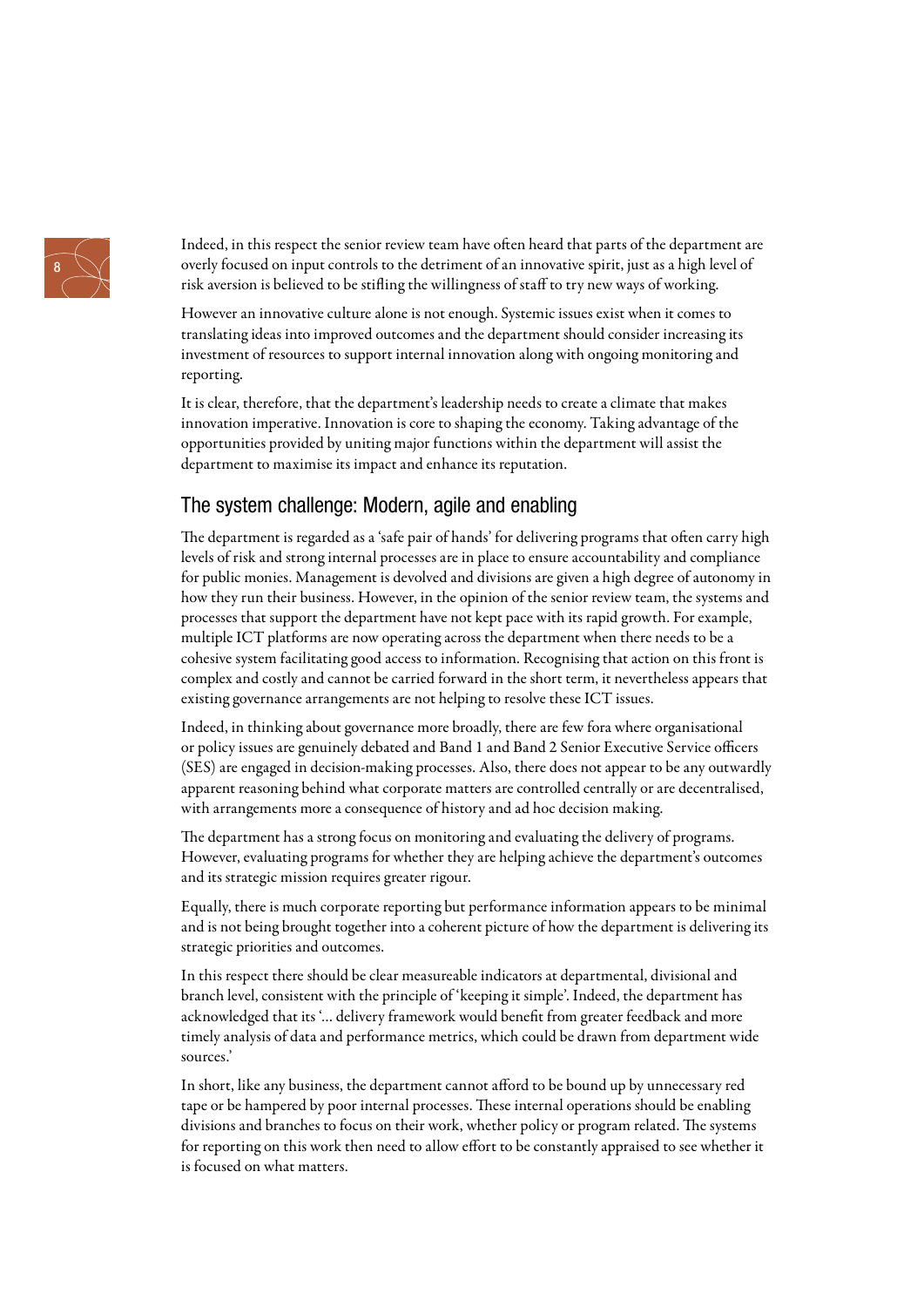In doing so the department is reliant upon its systems and processes to help it see and adjust. At present these systems require further work in order to support a complex department of close to 4000 employees.

In 1928, when the first 'department of industry' was established in Australia as an administrative unit of the Attorney-General's Department<sup>2</sup>, neither the government of the day nor Australian industry, employers or workers foresaw the challenges they would soon face in the form of the Great Depression.

The response saw a major increase, under Prime Minister Scullin, in already comparatively high tariffs, substituted after World War II by quotas and quantitative controls which bureaucrats and economists only began to question in the mid-60s with the Vernon Committee Economic Enquiry<sup>3</sup>.

It is problematic, if not foolhardy, to predict what challenges and opportunities will present themselves in 15 years' time upon the centenary of the department's establishment. It is not unreasonable to predict, however, that the economic landscape will be vastly different from that of today. The imperative for the department, therefore, is to help position the Australian economy, and its many and varied businesses and industries, in the best possible way to maximise the returns to Australian society; whatever that economic landscape may look like.

In the opinion of the senior review team, the leadership of DIICCSRTE can best do this by acknowledging that the department of the future will look vastly different to today's department and start immediately to build its capabilities in the areas outlined throughout this report. In particular, DIICCSRTE should be:

- creating a unified department and culture focused on economic transformation
- building economic policy capability and influence in support of its strategic mission
- managing and evaluating its programs to ensure consistency with its strategic mission
- becoming the experts within government on what is happening in business and industry
- improving corporate operations to match the department's size and scope
- becoming a leader in encouraging innovation.

Industry was established in 1963 that 'the development and protection of Australian industry' was tied to the 'industry' department.



<sup>2</sup> The original 'industry' department was responsible for industrial matters only. It was not until the Department of Trade and

<sup>3</sup> Report of the Committee of Economic Enquiry. Tabled in the House of Representatives on 21 September 1965. Chaired by Sir James Vernon.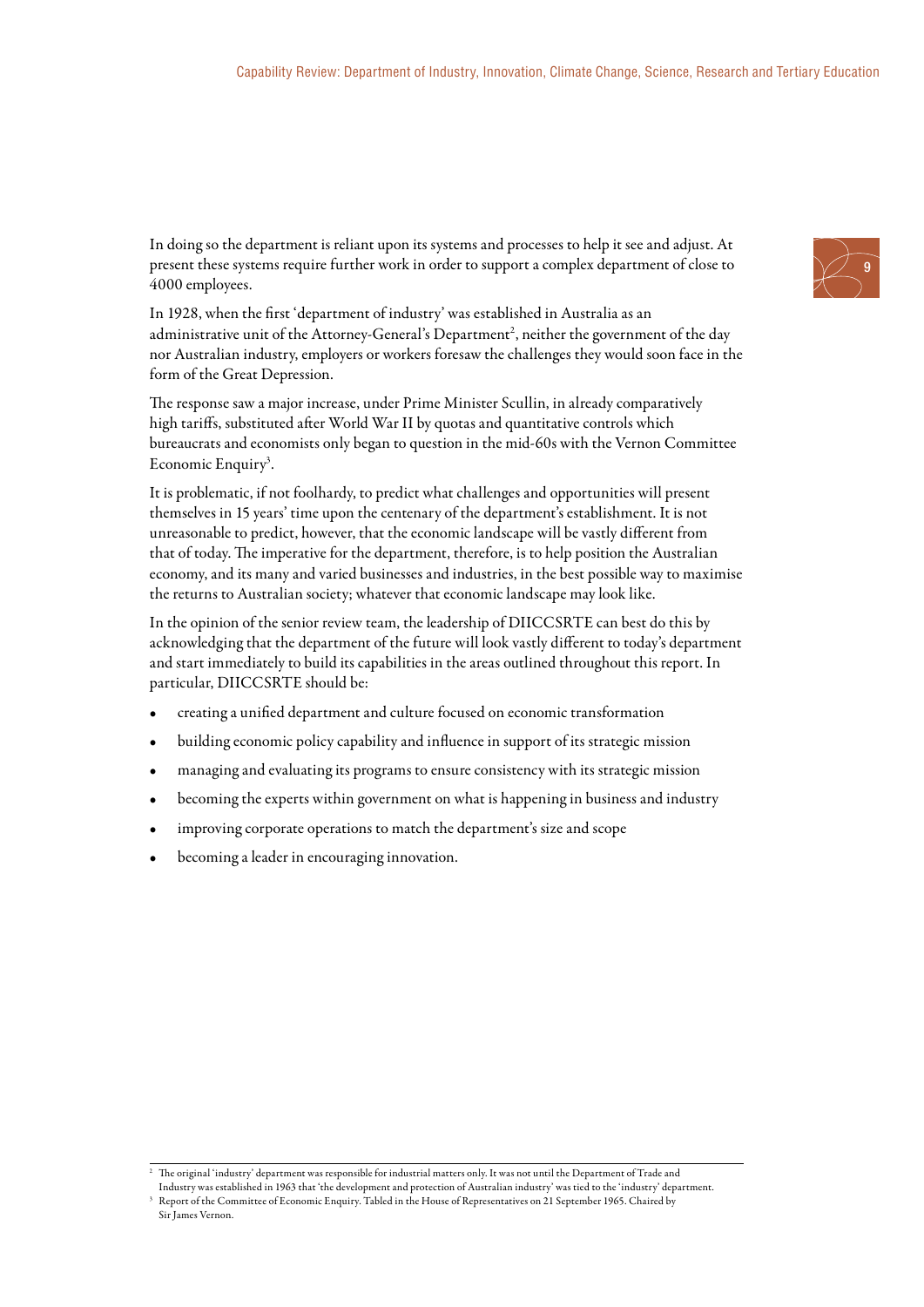

# 4. More detailed assessment of departmental capability

This section provides an assessment framed by the leadership–strategy–delivery structure of the capability review model.

Assessments were made according to the rating descriptions set out in Figure 2.

| <b>Strong</b>      | Outstanding capability for future delivery in line with the model of<br>capability.                                                                        |
|--------------------|------------------------------------------------------------------------------------------------------------------------------------------------------------|
|                    | Clear approach to monitoring and sustaining future capability with<br>supporting evidence and metrics.                                                     |
|                    | Evidence of learning and benchmarking against peers and other<br>$\bullet$<br>comparators.                                                                 |
| <b>Well placed</b> | Capability gaps are identified and defined.                                                                                                                |
|                    | Is already making improvements in capability for current and<br>$\bullet$<br>future delivery, and is well placed to do so.                                 |
|                    | Is expected to improve further in the short term through practical<br>actions that are planned or already underway.                                        |
| Development area   | Has weaknesses in capability for current and future delivery and/<br>or has not identified all weaknesses and has no clear mechanism<br>for doing so.      |
|                    | More action is required to close current capability gaps and<br>deliver improvement over the medium term.                                                  |
| Serious concerns   | Significant weaknesses in capability for current and future<br>delivery that require urgent action.                                                        |
|                    | Not well placed to address weaknesses in the short or medium<br>$\bullet$<br>term and needs additional action and support to secure effective<br>delivery. |

Figure 2—Rating descriptions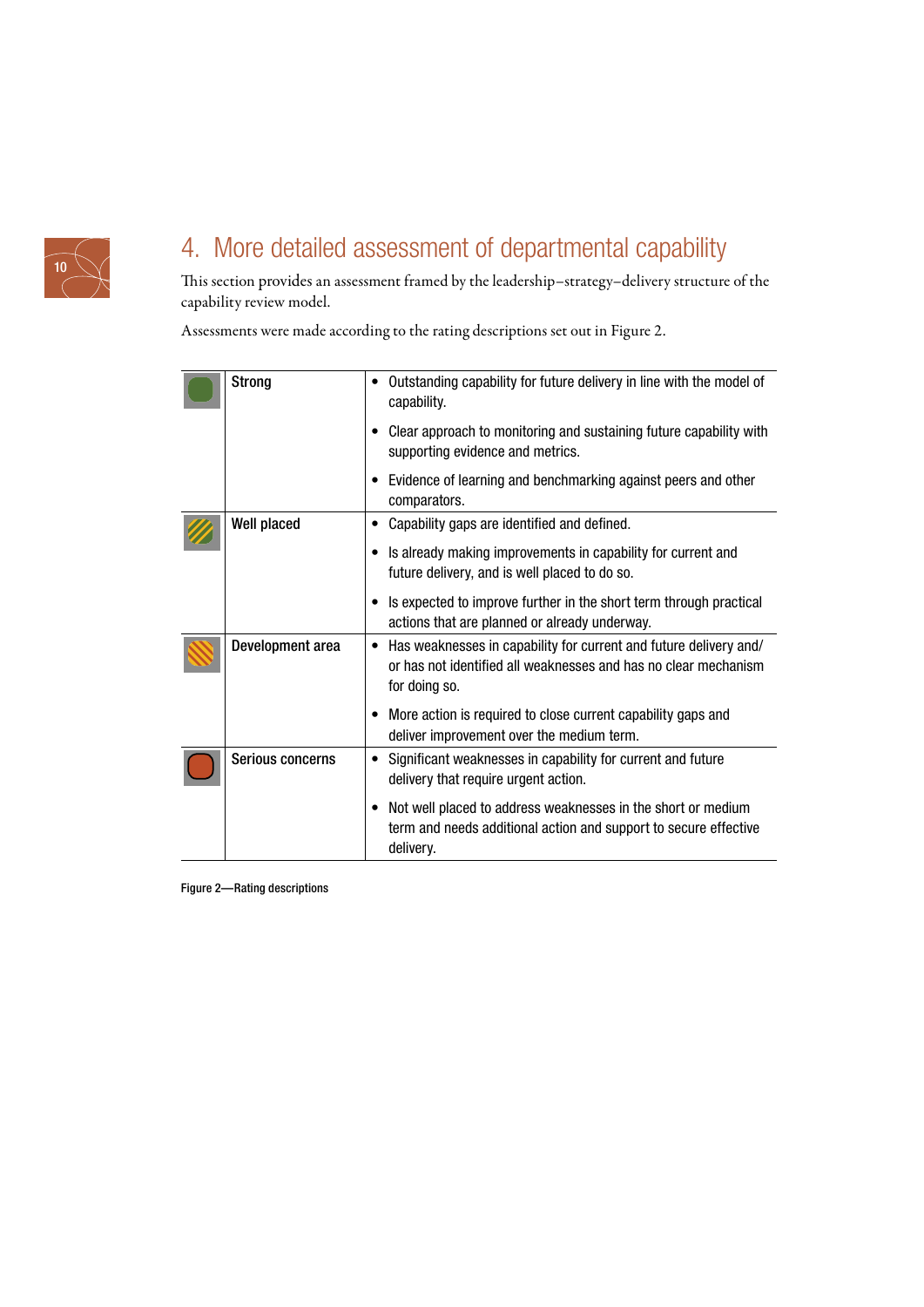The review team's assessment of DIICCSRTE's capability is outlined in the tables below.



# Leadership

| Set direction                                  | Development area |
|------------------------------------------------|------------------|
| Motivate people                                | Well placed      |
| Develop people                                 | Well placed      |
| Strategy                                       |                  |
| Outcome-focused strategy                       | Development area |
| Evidence-based choices                         | Development area |
| Collaborate and build common<br>purpose        | Well placed      |
| <b>Delivery</b>                                |                  |
| Innovative delivery                            | Development area |
| Plan, resource and prioritise                  | Well placed      |
| Shared commitment and<br>sound delivery models | Development area |
| Manage performance                             | Development area |
|                                                |                  |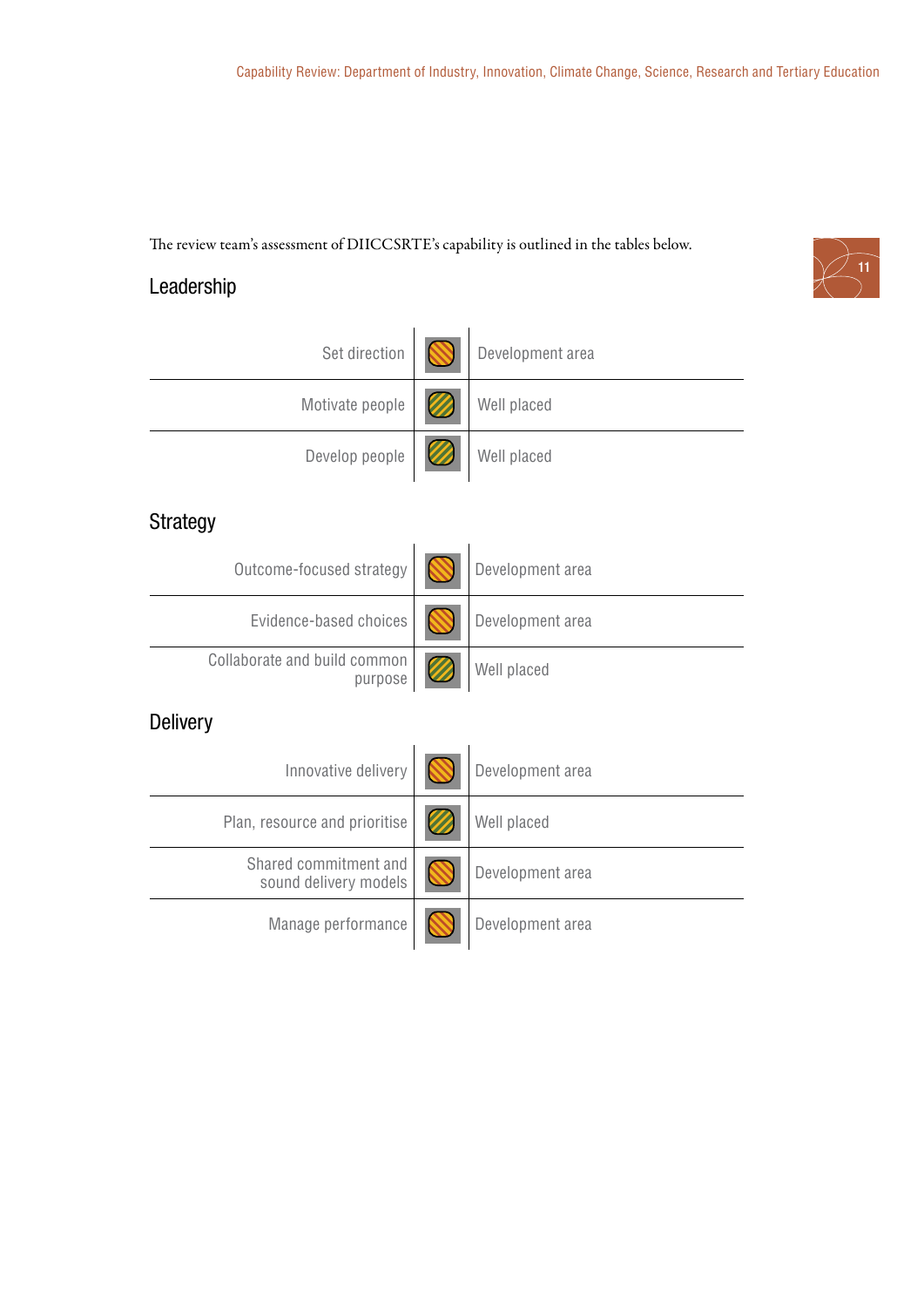

## 4.1 Leadership summary

### Set direction

- The strategic mission of driving economic transformation and the opportunities arising from the bringing together of three functions into one department is understood conceptually among most of the SES cohort. However, there is a lack of urgency to drive the transforming mission.
- Even among the SES who understand the mission there is a problem in communicating it and translating it into daily practice for staff. It would be beneficial if the leadership could identify, promote and celebrate some examples of improved outcomes arising from the amalgamation of the department.
- Successive MoG changes have created significant work, demanding the time and attention of the leadership and inhibiting decision making in some critical areas. More change is inevitable and will present opportunities the department can exploit.

#### Motivate people

- There is a positive and friendly culture within the leadership cohort and staff generally which provides a solid foundation for building a high-performing department. However staff, for historical reasons and because of concerns over future structural arrangements, identify with their division or branch more than they do with the department.
- Staff have demonstrated great resilience and have maintained a consistent pace during a time of significant change.
- While different areas of the department have different public profiles, the department's image as a whole is dated and old fashioned. How the department is viewed by others influences how staff view themselves and the leadership needs to work to create greater levels of dynamism and energy among staff.

#### Develop people

- The department has significant policy capacity in a number of areas. While it has started to build its economic policy strength, work remains to establish the department as an economic policy force that can give effect to its transforming mission.
- The department has begun to focus recruitment activities to build economic capacity. However it could also benefit from greater redistribution of existing strengths to help build its overall capacity and skills.
- The attention given to learning and development is a departmental strength, although areas requiring more technical skillsets can at times struggle to attract and develop staff.
- There is evidence that workforce planning exists at division and branch levels, but there is room for a more comprehensive departmental approach to succession management and workforce planning. There is a proactive approach to performance management with mandatory management training provided to the Executive Level cohort. Management of underperformance is strong, with most cases resolved before a formal process is required.

Comments and ratings against the components of the leadership dimension follow.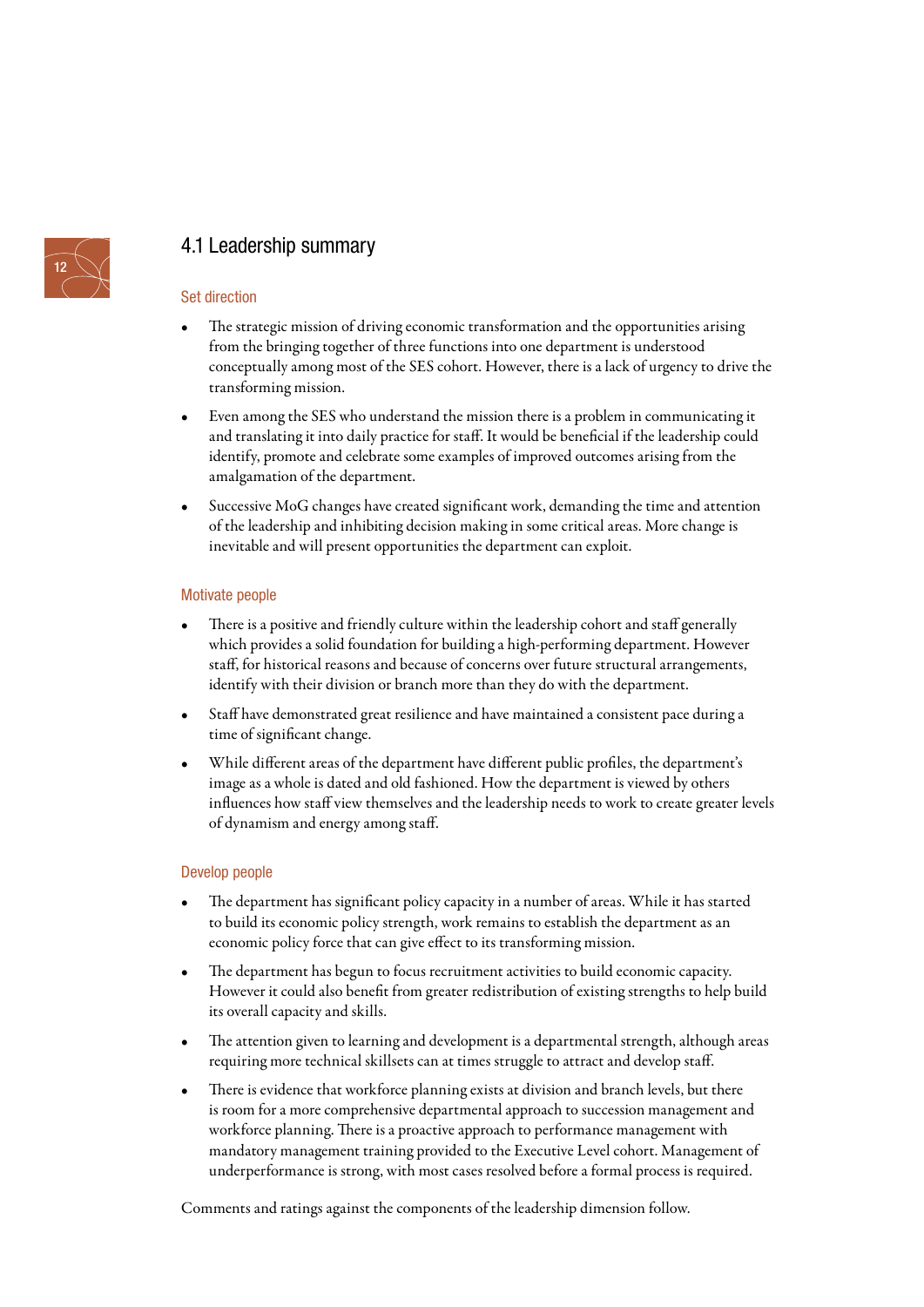#### Set direction



| <b>Guidance Questions</b> | 1 | Is there a clear, compelling and coherent vision for the future of<br>the organisation? Is this communicated to the whole<br>organisation on a regular basis?             |
|---------------------------|---|---------------------------------------------------------------------------------------------------------------------------------------------------------------------------|
|                           | 2 | Does the leadership work effectively in a culture of teamwork,<br>including working across internal boundaries, seeking out<br>internal expertise, skills and experience? |
|                           | 3 | Does the leadership take tough decisions, see these through<br>and show commitment to continuous improvement of delivery<br>outcomes?                                     |
|                           | 4 | Does the leadership lead and manage change effectively,<br>addressing and overcoming resistance when it occurs?                                                           |
| Rating                    |   | Development area                                                                                                                                                          |

#### A transforming mission

Internally and externally, there is high regard for the quality of the department's Executive. The team is respected as being pragmatic, clear minded and approachable, with a strong grasp of the many policy and delivery challenges before the department. There is a confidence that the senior leaders' approach and ideas are appropriate to be driving the department's mission of economic transformation.

However, while throughout the department there is an awareness of the mission, there is very little understanding at SES level and below of what it means in a practical sense and how it should influence the daily activities and interactions of staff.

There is little sense of urgency among many of the SES leadership below the level of the Executive Board for driving the mission. There is also a misplaced but common view among the leadership that it is the responsibility of the Executive Board alone to drive the mission. Likewise while some effort has been put into communicating the mission, the Executive Board cannot expect that the message will filter down through the department without further effort. The result of this dynamic is a level of confusion at lower levels and even scepticism surrounding the mission and what it means in a practical sense.

Furthermore, without an accepted understanding or ownership of the mission, the department has struggled to articulate a common sense of purpose and new identity consistent with its mission. Indeed, externally there is a view that it is dated, old-fashioned and exists primarily to prop up struggling industries. Likewise the agenda of driving economic transformation through the development and support of new and innovative fields of industry and business is not well known among external stakeholders.

In the opinion of the senior review team, there is room for the leadership to enthuse and align the SES with the economic transformation mission and ensure the SES takes responsibility for translating it into the daily work of staff.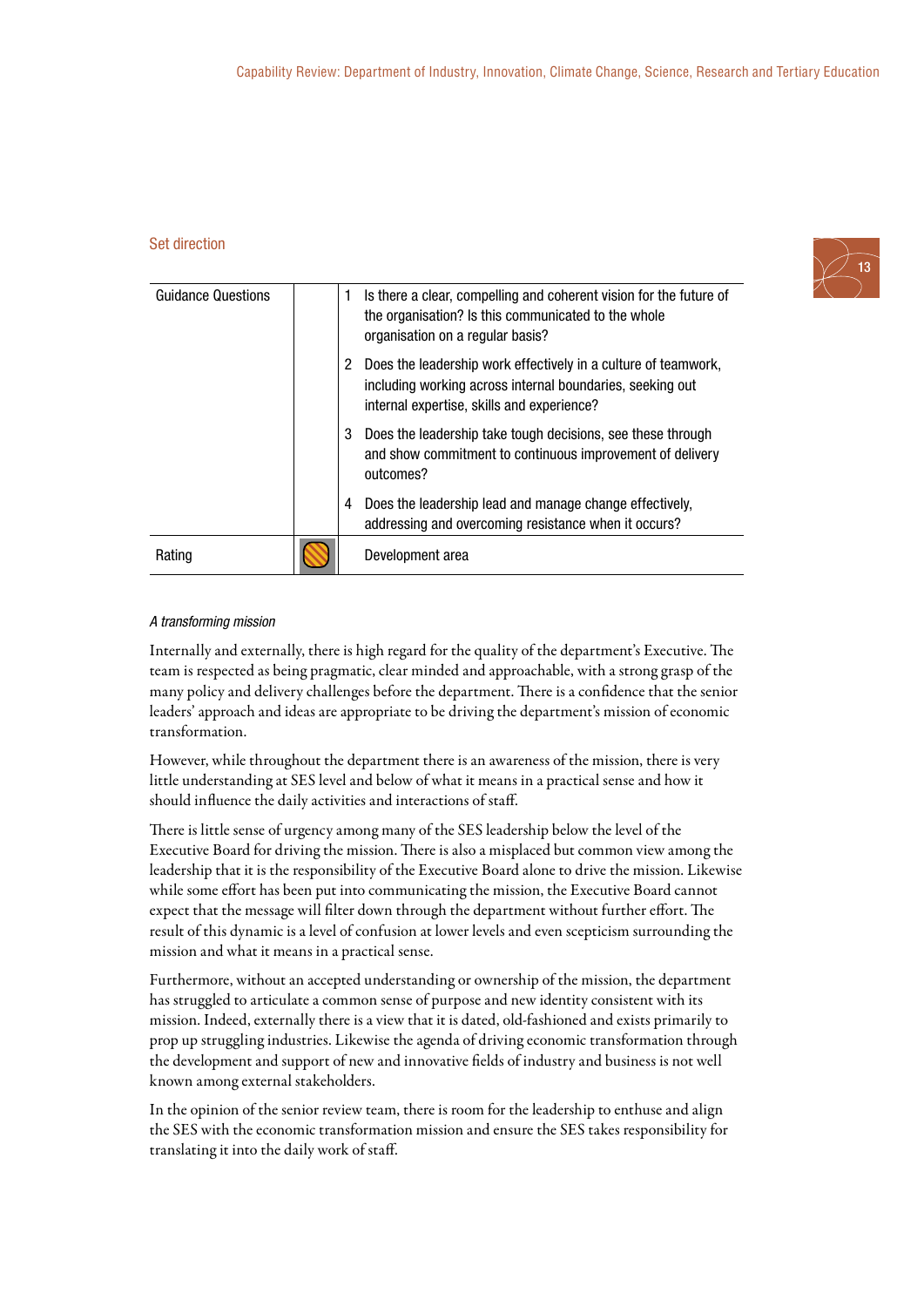### Working as a single department

The department's strategic documents, including its latest draft strategic plan, describe the opportunities arising from bringing together the disparate parts of the department and their role in supporting the growth of a high-performing economy. However while staff are able to identify possible synergies, cynicism exists about this rationale and the worth of building linkages when the department almost inevitably will change again.

Despite the uncertainty, the department has the opportunity to exploit existing synergies.

While staff are generally helpful and responsive to cross-departmental challenges, genuine collaboration that translates into improved outcomes tends mainly to occur within established areas of interaction such as between Innovation, Manufacturing and AusIndustry.

There are indications that collaborative relationship building is occurring, particularly with staff who came into the department in late 2011, for example between VET and Manufacturing staff, Skills Connect and Enterprise Connect and AusIndustry staff and the merging of the two international areas of Science and Education. However collaborative relationships are patchy and more individually led rather than systemic across the portfolio.

Cross collaboration is seen more strongly among SES, especially at SES Band 2 level where understanding and owning the strategic mission is strongest. It is probable that the weekly Portfolio Managers Meeting, regular SES forums, governance committees, and divisional head business planning presentations promote collaboration at this level, even if providing only limited opportunity for genuine input by Band 1 and Band 2 SES into corporate decision making.

More opportunities could be created to encourage staff at lower levels to engage productively beyond their traditional areas of interaction.

#### Improving internal communication and change management

As previously noted, the department has experienced rapid and significant growth over the last two years and has struggled to evolve its style of internal communication. Now close to double the size it was two years ago, the current approach to internal communication is no longer appropriate.

Recognising that priority in recent times has been given to external communication, many staff nevertheless feel that internal communication is ineffective and represents a missed opportunity to drive the transformation mission. In short, more innovative and creative approaches to internal communication could be taken up and could be used to ignite conversation within the department about its mission and purpose.

The changes of recent times have consumed a lot of the senior leadership and middle management's attention. The administrative aspects of change—like accommodation, employment arrangements and planning and reporting alignment—are important in creating a sense of unity. However the need to support cultural change and bring staff on the journey cannot be overlooked.

Staff are resilient and willing to work through change but need to see that progress is being made. While there may be reasons for many of the things that frustrate staff (such as delays in migrating ICT systems) they are not effectively communicated. Greater communication and showing the road ahead may help demonstrate that the department is doing more than maintaining the status quo.

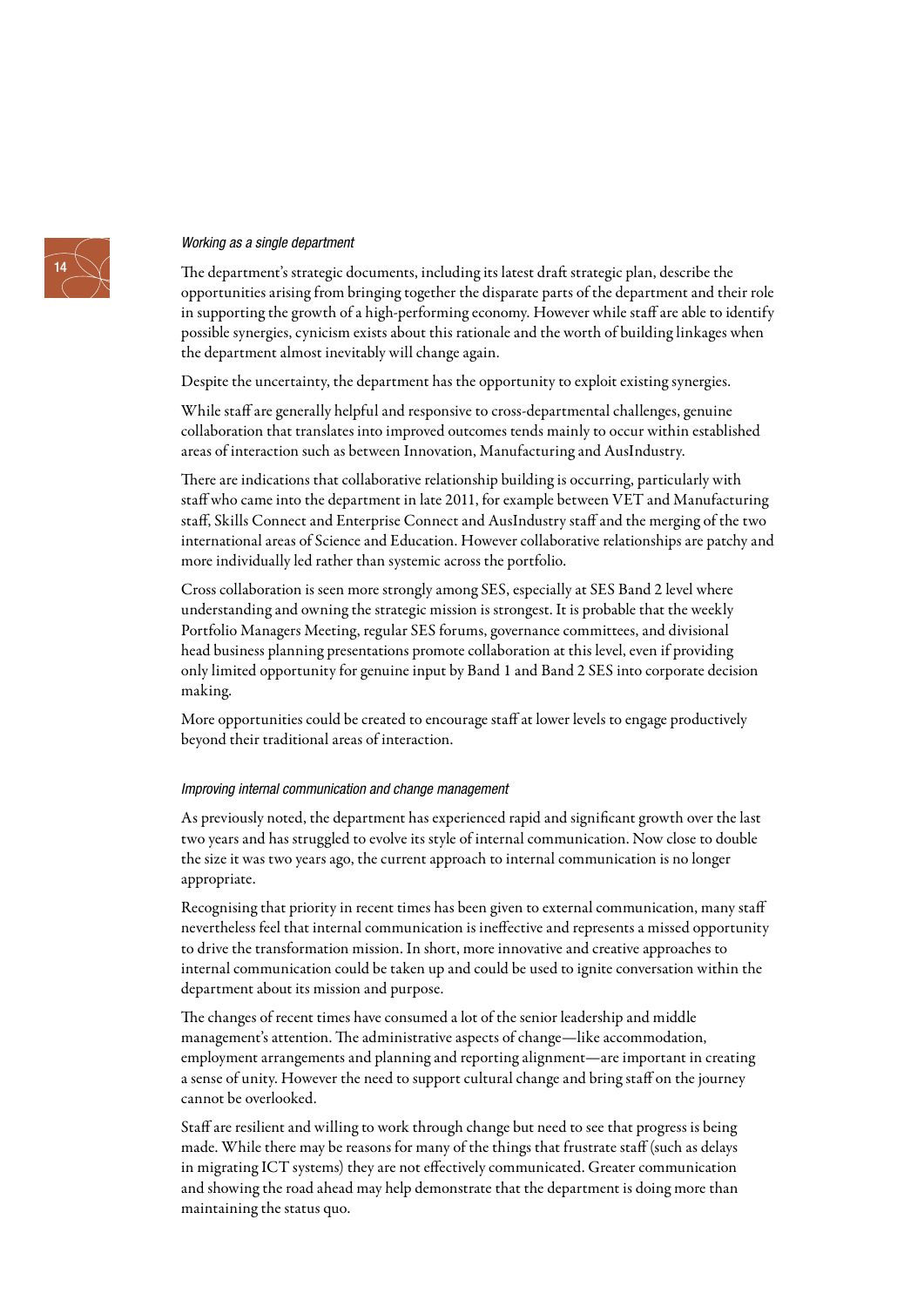There is potentially more change on the horizon. Not only does DIICCSRTE need to position itself to manage staff through this change but it should seek to maximise opportunities that emerge as a result. For example, even though large parts have joined the department over the last two years there has been little evidence of the department seeking out and exploiting the strengths of these incoming parts and using them to strengthen its own capability. Equally there may be scope for additional structural change in the interests of better aligning functions with strategic objectives.



#### Motivate people

| Guidance<br>Questions | 1. | Does the leadership create and sustain a unifying culture and set of<br>values and behaviours which promote energy, enthusiasm and pride<br>in the organisation and its vision?                 |
|-----------------------|----|-------------------------------------------------------------------------------------------------------------------------------------------------------------------------------------------------|
|                       | 2  | Are the leadership visible, outward-looking role models<br>communicating effectively and inspiring the respect, trust, loyalty<br>and confidence of staff and stakeholders?                     |
|                       | 3  | Does the leadership display integrity, confidence and self-awareness<br>in its engagement with staff and stakeholders, actively encouraging,<br>listening to and acting on feedback?            |
|                       | 4  | Does the leadership display a desire for achieving ambitious results<br>for customers, focusing on impact and outcomes, celebrating<br>achievement and challenging the organisation to improve? |
| Rating                |    | Well placed                                                                                                                                                                                     |

#### Building a unified culture

The department is home to a diverse range of functions. Still, its culture is universally described as friendly, collegiate and respectful, including within the leadership cohort.

Despite this, the department lacks a common sense of identity. Relationships within the department are not adversarial, however divisions and branches have developed strong brand identity and staff accordingly associate with their work area or external brand over the department. Disassociation with the department is clearly demonstrated in the 2013 State of the Service census results where identification with the department is significantly lower than the APS average.<sup>4</sup>

This has resulted in areas of the department operating effectively as separate organisations, particularly given the level of autonomy provided to division heads to manage their own business, and is exacerbated by the multiplicity of individual roles described under the departmental title (which the department has no control over).

Brand identity has shaped the behaviour of many and limited thinking from a departmental perspective. Staff continue to work within traditional boundaries with only pockets seeking out potential synergies across the department.

<sup>4</sup> 'I feel a strong personal attachment to my agency.' 48% (APS 59%; variation =11%); 'I am proud to work in my agency.' 63% (APS 70%; variation = 7%); 'When someone praises the accomplishments of my agency, it feels like a personal compliment to me.' 42% (APS 50%; variation = 8%), 2013 DIICCSRTE State of the Service Report census results.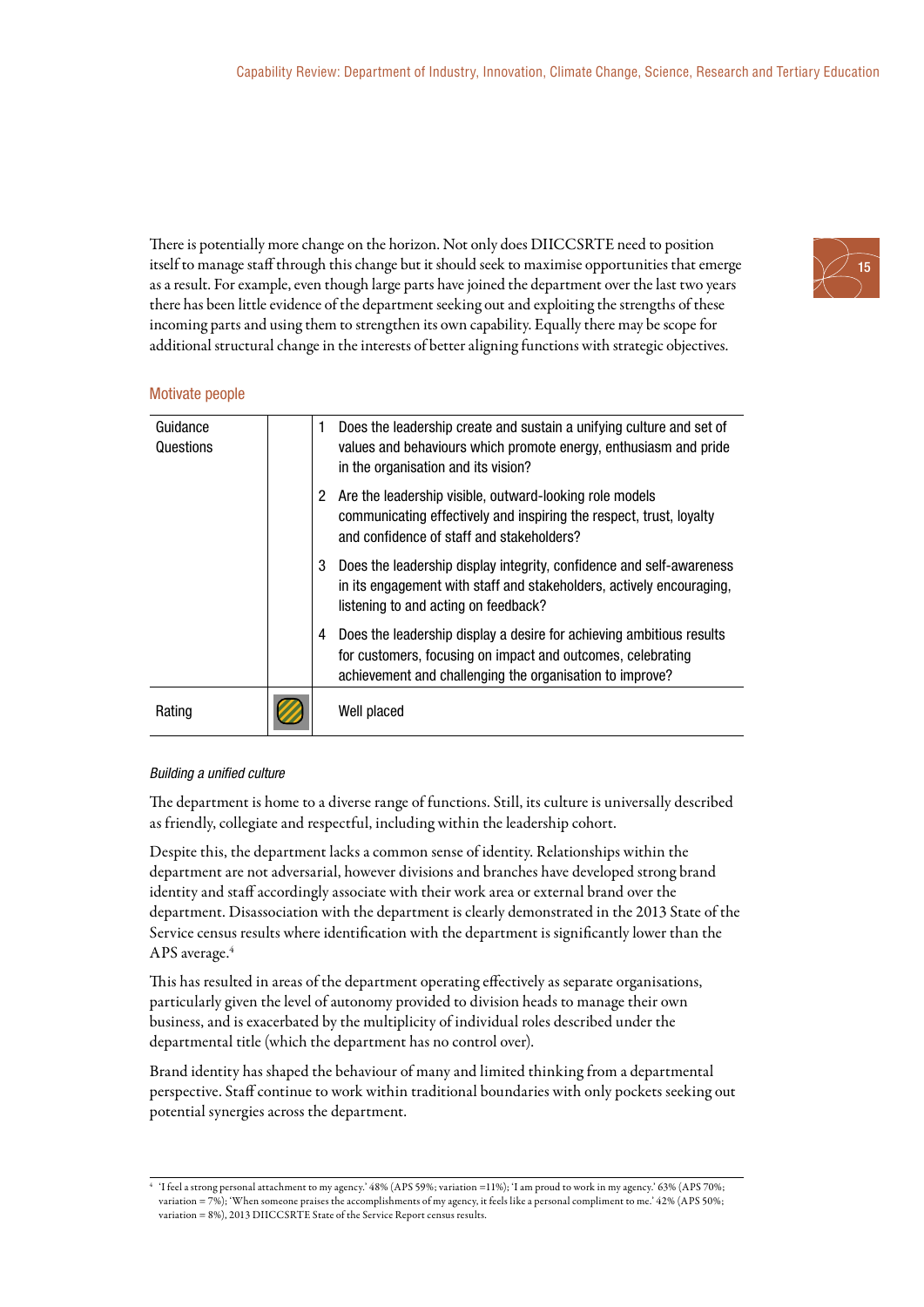

A culture of 'one department' will not evolve by itself. Initiatives such as the No Wrong Door policy are a step in the right direction of creating a unifying culture, but the leadership cohort can do more to translate the mission into a common culture. In building this unified culture, the leadership should look to enthuse and engender greater levels of dynamism and energy among staff in support of achieving the department's transforming mission.

#### Supporting resilient people

Over the past few years the department has experienced more than its fair share of disruptive change. Despite this, the department has sustained a friendly, professional and ethical culture. Indicative of this spirit is the fact that while the department now has staff operating under very different salary arrangements following the multiple MoG changes, wage disparities have not fractured the culture of the department, even though it is still a significant administrative dilemma.

Ministerial changes have also demanded leadership attention and the focus has been on keeping the wheels turning. There has been a great demonstration of resilience, with staff delivering consistently. The challenging environment has pushed strong people to stand up and lead some significant pieces of work. But this has come at a cost, with pockets of staff reportedly working unsustainable hours. Likewise areas most impacted by the processing of MoG changes (such as the enabling areas) are reporting fatigue, and motivating people for yet further change is increasingly difficult.

While the department has experienced exceptional circumstances of late, change in government is constant and there is more on the horizon. The department needs to position itself to maintain momentum while ensuring staff are motivated and working at a sustainable pace. Change also presents great cultural opportunities and the department might consider how it can exploit these to create a refreshed, unified culture. An example of how to do this is through targeted internal communications and external communications that focus on conveying the mission statement and shedding the department's old and dated image.

#### Devolution and empowerment

Management within the department is devolved with divisions given a high level of autonomy in how they run their business.

There is, however, frustration caused by the level of input controls imposed by corporate processes and systems, particularly low-cost procurement and travel requisitioning which act to demotivate some staff. It is questioned whether these input controls add value and there is little sense of what the controls and reporting informs. Many SES feel as though they are effectively held back by an 'administrative undertow'.

Division heads and staff below them also feel their autonomy is constrained by such issues such as limited financial and HR delegations. This tends to work against the freedom they are given to manage their business or determine particular policy settings. It is also leading to division and branch managers establishing work-arounds or their own support groups operating outside established corporate processes.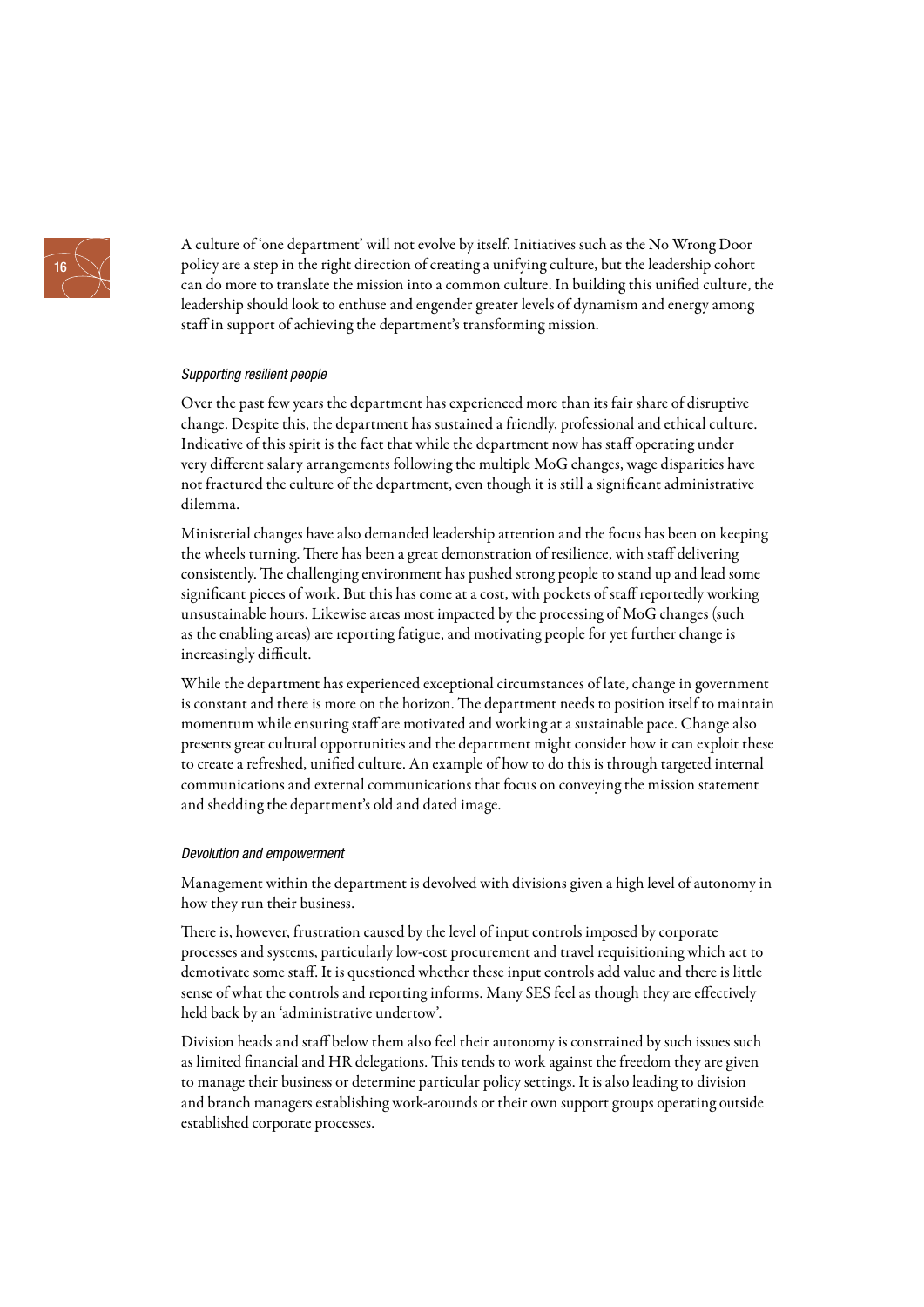#### Develop people

| Guidance<br>Questions | 1                    | Are there people with the right skills and leadership across<br>the organisation to deliver your vision and strategy? Does the                                                                                                            |
|-----------------------|----------------------|-------------------------------------------------------------------------------------------------------------------------------------------------------------------------------------------------------------------------------------------|
|                       |                      | organisation demonstrate commitment to diversity and equality?                                                                                                                                                                            |
|                       | $\mathbf{2}^{\circ}$ | Is individuals' performance managed transparently and consistently,<br>rewarding good performance and tackling poor performance?<br>Are individuals' performance objectives aligned with the strategic<br>priorities of the organisation? |
|                       | 3                    | Does the organisation identify and nurture leadership and<br>management talent in individuals and teams to get the best from<br>everyone? How do you plan effectively for succession in key<br>positions?                                 |
|                       | 4                    | How do you plan to fill key capability gaps in the organisation and in<br>the delivery system?                                                                                                                                            |
| Rating                |                      | Well placed                                                                                                                                                                                                                               |

#### Building economic policy strength

The department has articulated its desire to become an economic policy powerhouse and a strong source of economic advice to the government, just as it is seen for its capacity in the fields of tertiary education, skills and climate change policy. The department wants to ensure it can bring a distinct and valuable perspective to the table and is cognisant that it needs to build economic policy strength to do so.

The department has taken some initial steps down this path. It has, for example, undertaken some significant senior-level recruitments to help build its economic policy base. The introduction of the Chief Economist is helping to drive economic thinking through various forums such as the Productivity Roundtable, but it is too soon to know if this effort will help lift capability throughout the department. There is also considerable scepticism that such a substantial change can be driven by one person.

It was pointed out to the senior reviewers during the course of their inquiry that there are pre-existing areas of considerable economic strength throughout the department, for example within the newly integrated climate change functions. There may be benefit in rotating resources through the department, particularly when there are restrictions on external recruitment.

It was equally noted throughout the review that disparities in salary levels resulting from MoG changes may deter some staff from moving internally as it limits their salary progression, even though special action can be taken by the Secretary under workplace laws to counter this.

If rotating staff is not possible, the department could consider alternatives to better spread its economic policy capacity, such as through building networking opportunities and introducing informal knowledge transfer and training opportunities.

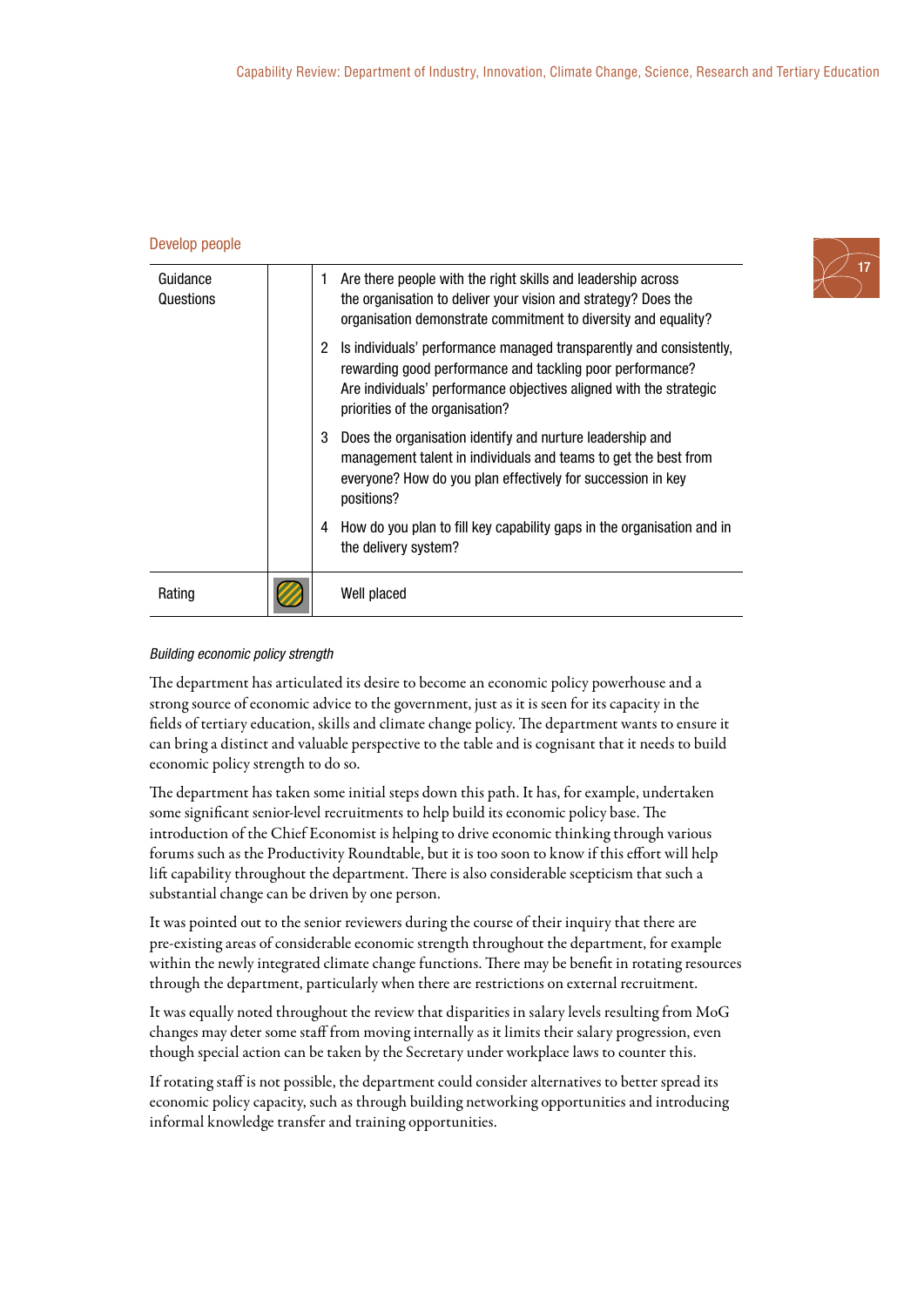#### Workforce planning and succession management

The department faces short, medium and longer-term workforce challenges. It often finds itself competing with established economic agencies such as the Treasury and the Department of Finance and Deregulation and losing its best and brightest to industry or roles in more highly paid public sector agencies.

At present workforce planning and succession management largely happen at section and branch levels. Workforce planning at department level primarily focuses on regular workforce analysis and reactive strategies. While this approach has succeeded in rapidly identifying and responding to shorter-term trends it does not facilitate a forward-looking approach to building the department's workforce.

Moreover, given the lack of clarity around the practical implications of the department's transforming mission, it is perhaps understandable that the focus has been on the shorter term and branch and divisional needs. Once leadership gives greater certainty on the practical implication of its transforming mission, the department should consider how best to align its workforce to desired strategic outcomes and position itself for the long term.

#### Learning and development strength

Learning and development opportunities in the department are universally seen as highly effective. The mixed model of centrally run, core capability courses and discretionary divisional budgets gives staff the flexibility to seek out training that supports their development and builds their capacity to do their job.

Despite budget cuts, the department has maintained a strong focus on preserving the level of professional development it offers to staff. Its learning and development program is also used as a tool to help attract and retain staff, particularly where the department has difficulty competing with private sector salaries and other public sector agencies. There is a widely held understanding of its importance and management are supportive of staff undertaking personal development.

The only limitation identified to the department's learning and development program is the growing difficulty in providing training for technical skills, primarily due to costs. The department houses a diverse range of functions, including areas requiring very specific skillsets (for example, the National Measurement Institute). The imperative is to be innovative in finding solutions to this fiscal challenge, (for example, through on-the-job training, mentoring and shadowing opportunities).

#### Individual performance management

While there is always room for improvement, SES staff in general were positive about the quality and appropriateness of the department's approach to performance management. This reflects the department's proactive approach to managing individual performance by providing mandatory management training for Executive Level staff and a very hands-on and supportive approach by the Human Resources area in matters of underperformance.

In this regard there is a two-tier approach, where an informal but rigorous process is first followed before matters are escalated to a formal performance management process. Consequently, the greater portion of performance management cases are resolved informally and this has been the subject of particular comment by staff transferring into the department from other agencies where such processes were considered far less effective.

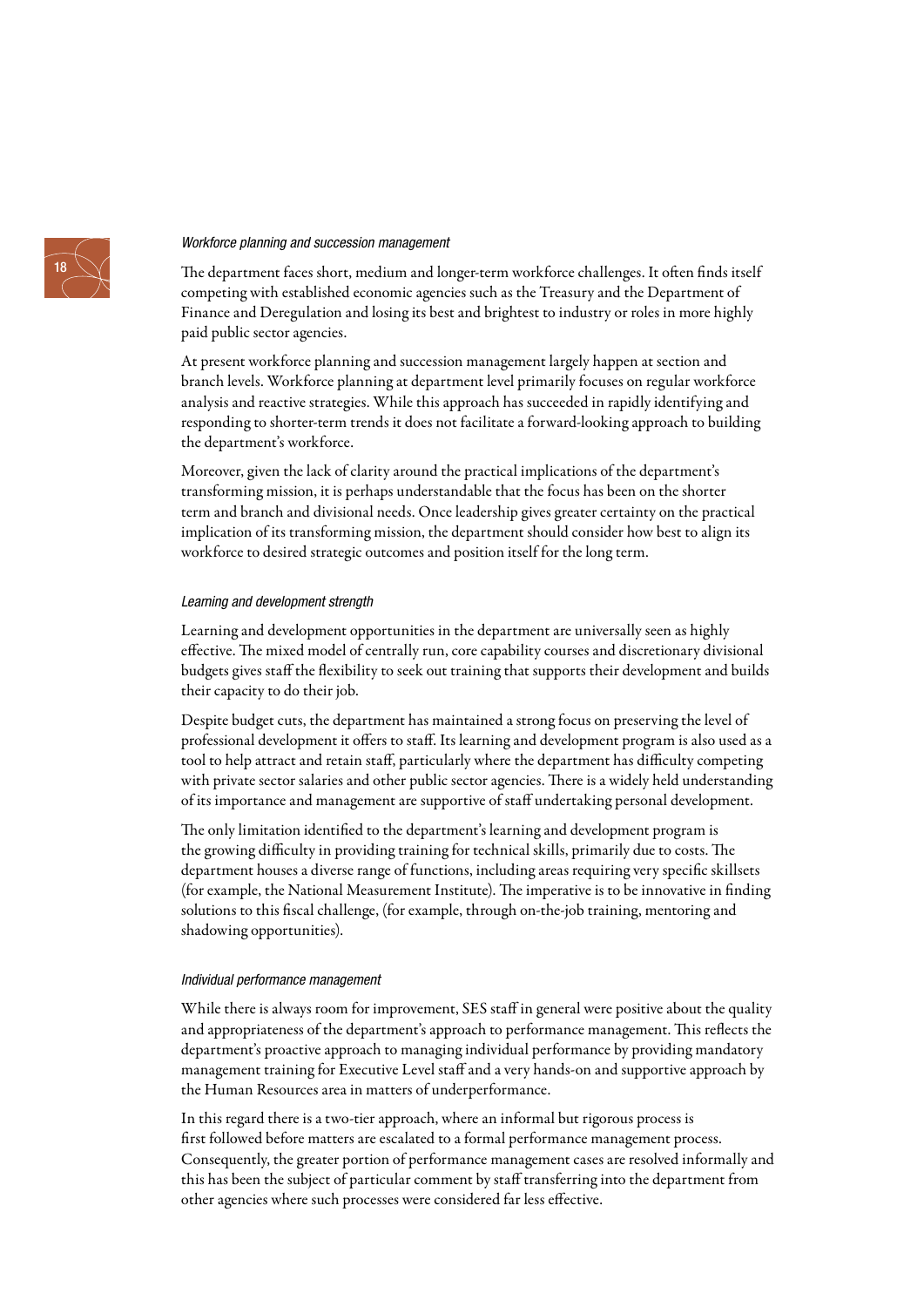### 4.2 Strategy summary

#### Outcome-focused strategy

- Individual parts of the department need to be 'keyed' to each other and the top level outcome.
- A focus on building and deploying human capital and innovative capacity into business and industry is required across all parts of the department with the aim of securing broad economic benefits for Australians. All parts of the department need to understand the challenges and needs of business and industry, including new and emerging industries and firms.
- There has, in recent times, been significant change in the department's ministers. As a result of serving multiple and changing ministers, divisions have tended to focus on serving their particular minister and need to look up and across the department.

#### Evidence-based choices

- The potential of the data gathered by the department is understood but there seems to be little movement to overcome the issues currently stopping the data from being better used, despite significant investment of time and resources.
- The department needs to accelerate its efforts to aggregate and share data. There needs to be capability to analyse it and a willingness to bring it to bear to support building evidencebased policy. Existing proprietorial attitudes towards individual data holdings need to be countered.
- There is a sharp focus on delivery but limited attention given to evaluating programs against high-level outcomes and whether results are helping achieve the strategic mission.

#### Collaborate and build common purpose

- External stakeholders value the professionalism of staff but see the department as sometimes slow and unreceptive to new ideas. That is, the department is seen as reluctant to advance policy ideas that might be politically challenging and is less capable when it comes to actively seeking out new opportunities with stakeholders.
- There are good models of the department partnering with the private sector on delivery. However the nexus is not as strong when it comes to economic and industry policy development.

Comments and ratings against the components of the strategy dimension follow.

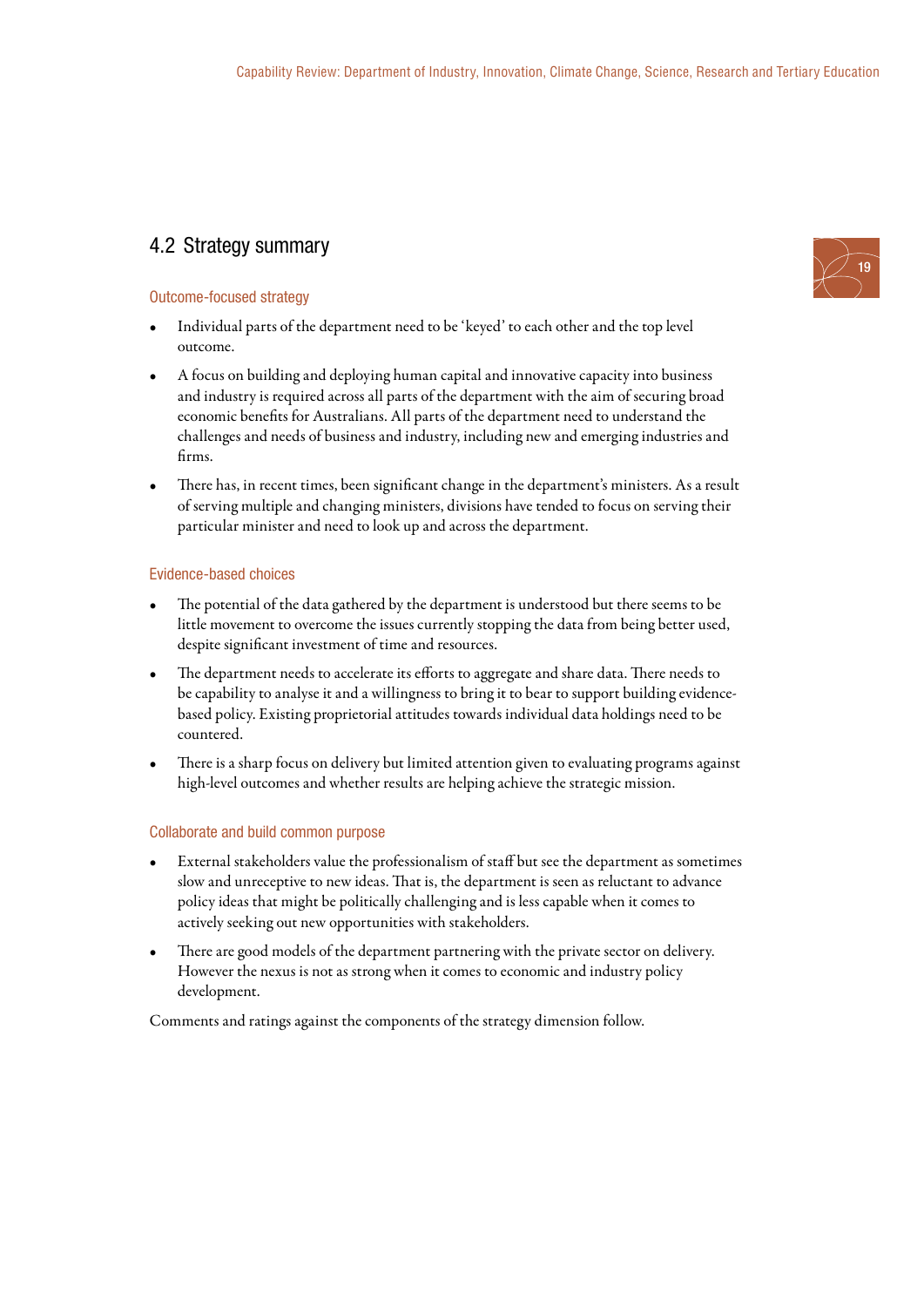

#### Outcome-focused strategy

| Guidance<br>Questions | 1 | Does the organisation have a clear, coherent and achievable<br>strategy with a single, overarching set of challenging outcomes,<br>aims, objectives and measures of success? |
|-----------------------|---|------------------------------------------------------------------------------------------------------------------------------------------------------------------------------|
|                       | 2 | Is the strategy clear about what success looks like and focused on<br>improving the overall quality of life for customers and benefiting the<br>nation?                      |
|                       | 3 | Is the strategy kept up to date, seizing opportunities when<br>circumstances change?                                                                                         |
|                       | 4 | Does the organisation work with political leadership to develop<br>strategy and ensure appropriate trade-offs between priority<br>outcomes?                                  |
| Rating                |   | Development area                                                                                                                                                             |

#### Working to the mission

As previously described, the department has the important mission of supporting the ongoing transformation of the economy by driving productivity, enhancing its skills base and harnessing innovation.

To support this objective the department has initiated programs such as Enterprise Connect and Commercialisation Australia. The success of these programs is evident through examples such as the recent government decision to extend Enterprise Connect services to the professional services, information and communication technologies, and transport and logistics sectors. These are large sectors in their own right and are critical enablers for businesses throughout the economy.

Many in the department, however, have indicated there is a disconnect between the ambitious overarching strategic plan and the operational and business plans as a path to achieving the transforming outcome.

The complexity of the department and the legacy it carries from multiple MoG and ministerial changes are seen as major contributors to the disconnect between strategy and operations. Equally there is recognition that the climate change and, to a much lesser extent, tertiary education and skills areas have not had sufficient time to realign their thinking to the new mission. However no length of time will create alignment without concerted action from key players.

The recently introduced process whereby divisional business plans are presented to peers before they are finalised is a positive initiative to help discuss cross-department priorities; however there is a need to coherently articulate the strategy through business planning to all levels of staff with a clear translation into tangible actions. Individual parts of the department need to be 'keyed' to each other and to the top-level strategic outcome. A failure to focus on results aligned with the overarching mission will result in continued wasted effort and energy.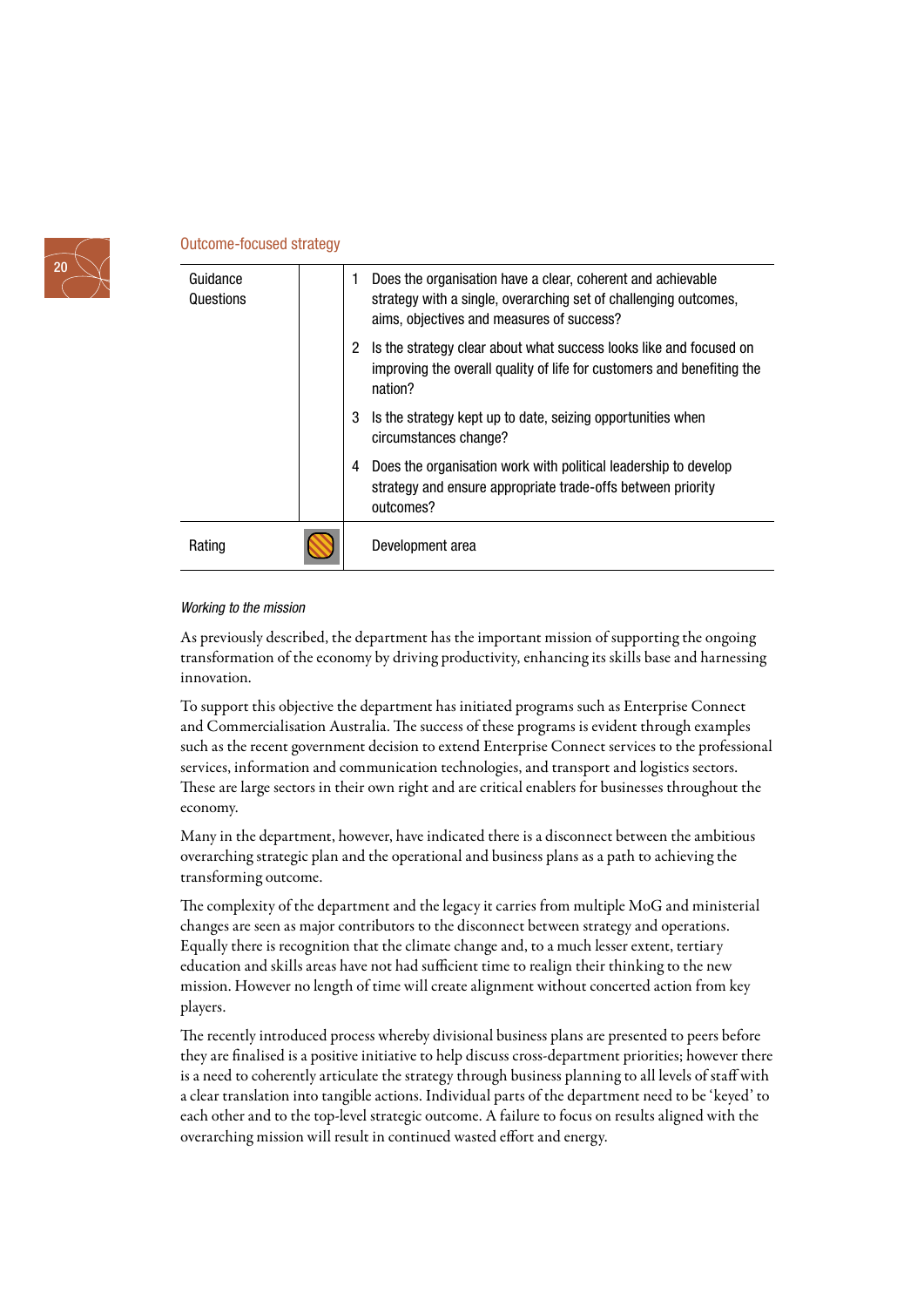#### Influencing outcomes

In the opinion of the senior review team, the focus on how sections of the department can work together to assert maximum influence over outcomes requires a far greater sense of urgency. At present, however, it would appear that the department is continuing to frame its work on influencing outcomes through the prism of a traditional industry-policy perspective and not leveraging its component parts towards strategic objectives.

For example, nearly six years after the science and research functions joined the department there remains a question over the department's capability to deploy the available tools to drive economic transformation through research funding in support of innovative outcomes alongside broader societal benefits. Within the context of government policy, debates over quality and measuring performance and acknowledging the significant cultural issues between industry and the tertiary education sector, more vigour and urgency is required.

In this respect the innovation precincts initiative launched by the government in March 2013, which will utilise an amount of \$250 million from the Australian Research Council funding in support of the precincts, represents a useful model for bringing supply and demand sides of the equation together, along with other programs such as Researchers in Business which is looking to help commercialise research through small and medium-sized enterprises.

Equally, and within the context of the government's clear decision to favour a demand-driven approach to tertiary education placements, the department needs to intensify its efforts to inform student choices to produce outcomes that will see human capital developed and deployed in support of societal economic interests.

In short, all parts of the department require a well-rounded economic focus and to be attuned to the challenges and needs of the business environment, without becoming 'captured' by those interests. This includes established industries such as automotive and traditional manufacturing, but also important emerging industries such as enabling bio and nano-technologies and advanced manufacturing.

#### Thinking longer-term

Both internally and externally there is a desire for a more long-term thinking and planning informed by environmental scanning, domestically and internationally. Without a longer-term strategy, the department can be heavily influenced by other agendas, which may not necessarily align to its mission and which might lead to short-term fixes with little consideration for sustainability.

It is widely acknowledged that the frequent and multiple ministerial changes make formulating a long-term strategy difficult to achieve but underpinning policy and strong frameworks are essential if a significant transformational change is to occur in the Australian economy.

Divisions tend to focus on serving their particular minister's interests with the main aim of ensuring that industry is not a problem for Government. This results in divisions failing to look up and across the department when considering issues.

While a framework to facilitate internal coordination exists, it appears not to be used consistently and regularly. Following such a process would ensure the department's expertise was effectively marshalled. Additionally, structuring economic expertise to enable the department to build evidence and coherently set out issues in contentious policy areas would assist.

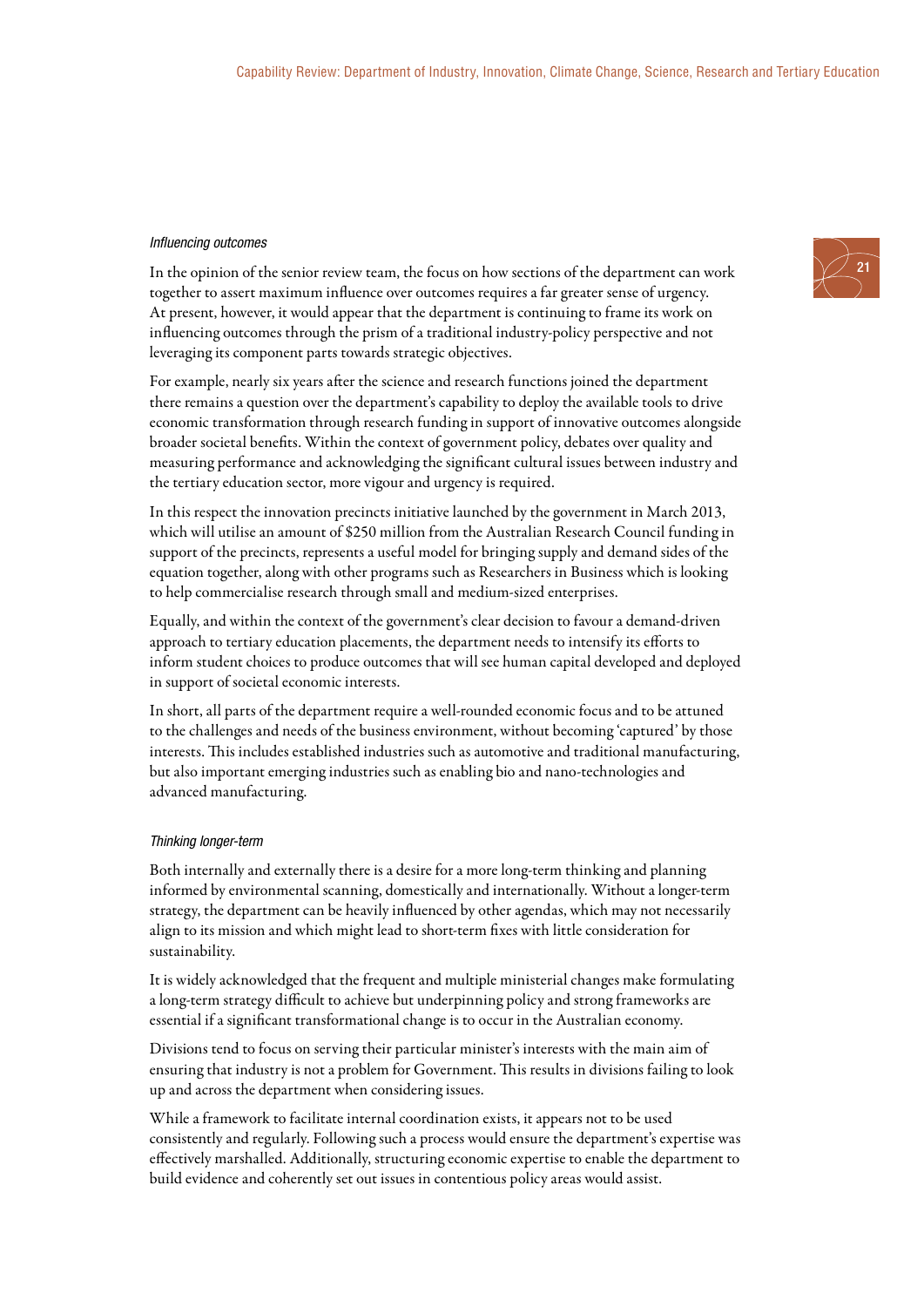

Just as some informed environmental scanning would potentially help the department to anticipate future challenges and, in doing, so better serve its ministers, a consolidated skills base integrated within the department, reflective of the capability that existed under the former Bureau of Industry Economics, would help build and attract economic capability and position the department as a centre of economic excellence.

#### Evidence-based choices

| Guidance<br>Questions | 1 | Are policies and programs customer focused and developed with<br>customer involvement and insight from the earliest stages? Does<br>the organisation understand and respond to customers' needs and<br>opinions? |
|-----------------------|---|------------------------------------------------------------------------------------------------------------------------------------------------------------------------------------------------------------------|
|                       | 2 | Does the organisation ensure that vision and strategy are informed<br>by sound use of timely evidence and analysis?                                                                                              |
|                       | 3 | Does the organisation identify future trends, plan for them and<br>choose among the range of options available?                                                                                                  |
|                       | 4 | Does the organisation evaluate and measure outcomes and ensure<br>that lessons learned are fed back through the strategy process?                                                                                |
| Rating                |   | Development area                                                                                                                                                                                                 |

### Knowledge management

Knowledge management is recognised as one of the biggest areas of potential for the department.

A broad range of information is available to the department from internal and external sources, such as the Australian Bureau of Statistics, industry groups, and its many stakeholders. Information collected through various programs and interactions with industry, for example, is rich and plentiful. So too is the valuable intelligence gained by divisions, such as AusIndustry and Enterprise Connect, through regular client interactions.

Understanding what information is available is an important first step, however harnessing these data sources and joining them to form a comprehensive evidence base is the real challenge.

At present, knowledge is devalued by inadequate, ad hoc processes for feeding information back into the department.

Staff have noted, for example, the lack of a coordinated Customer Relations Management System as a barrier to holistically managing overlapping stakeholder interactions. The department also has unsustainable systems to support knowledge sharing, including a Memorandum of Understanding with DEEWR to enable Tertiary Education staff to remotely log into the DEEWR system to access data. The climate change area also has systems based on a separate platform supported by the Department of the Prime Minister and Cabinet.

MoG changes have undoubtedly added a level of complexity to the department's knowledge management processes, with intelligence captured through a range of disparate systems. There are also cultural barriers to data sharing, including false perceptions of ownership by program areas. What is required most is an enterprise-wide approach to knowledge management, which will then provide a point of reference for resolving these system and cultural issues.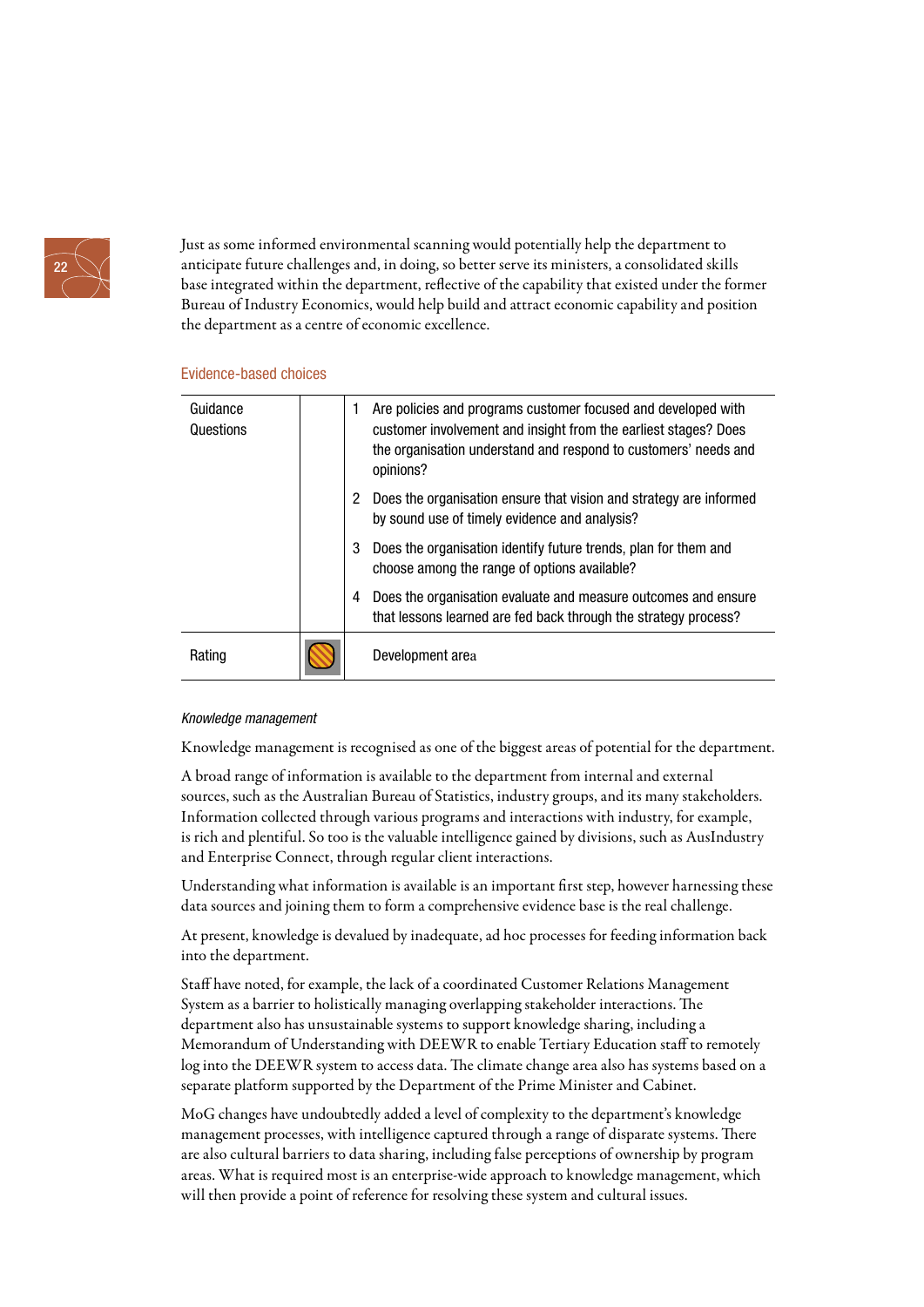In this respect, the department recognises the potential for a more coordinated and considered approach to collecting, storing and conducting high-quality analysis of data, for both the department and the wider public service. The revitalisation of the Data Ginger Group (tasked with progressing projects relating to department-wide data management), which had previously made limited progress, and the appointment of the Chief Economist are recognised as key elements in making improvements a reality. The identification of 10 key indicators to track productivity among program recipients over the long-term is a positive step on the part of the group. However, other more immediate improvements need to be seen as a priority and a return on investment is required soon if staff confidence in the Data Ginger Group is to be gained.

In short, the department would benefit from building leadership, developing a strategy for knowledge management and building a culture that would make the effort to aggregate and share data. The department's willingness to do this, as well as to learn from the past—if coupled with the ability to identify economic trends—would improve its evidence-base for policy work and help build its reputation as a sound source of information and advice.

#### Effective evaluation

The department is rightly proud of its efforts in program evaluation, with more than 50 such evaluations completed by internal or external parties since 2010. Evaluation processes for operational activities are seen as well developed by many in the department, and this is supported by the presence of a Chief Internal Auditor and a Program Evaluation Office. Stakeholders generally agree that lessons learned from evaluations and reviews are incorporated into activities.

Moreover, evaluations are completed in accordance with the Department of Finance and Deregulation's guidelines, which is seen as a strength.

Despite this, like many other agencies, DIICCSRTE's evaluation of programs to determine their contribution to the department's strategic vision is not as rigorous as it could be. Indeed, without greater understanding of the impact of the department's programs, there is serious potential for wasted effort on programs not providing expected returns. In this respect, a framework that helps the department evaluate contributions to economic transformation and its innovation system is worth pursuing. This, in turn, can be supported by the work of the Chief Economist and his team in bringing an independent and critical eye to the evaluation task.

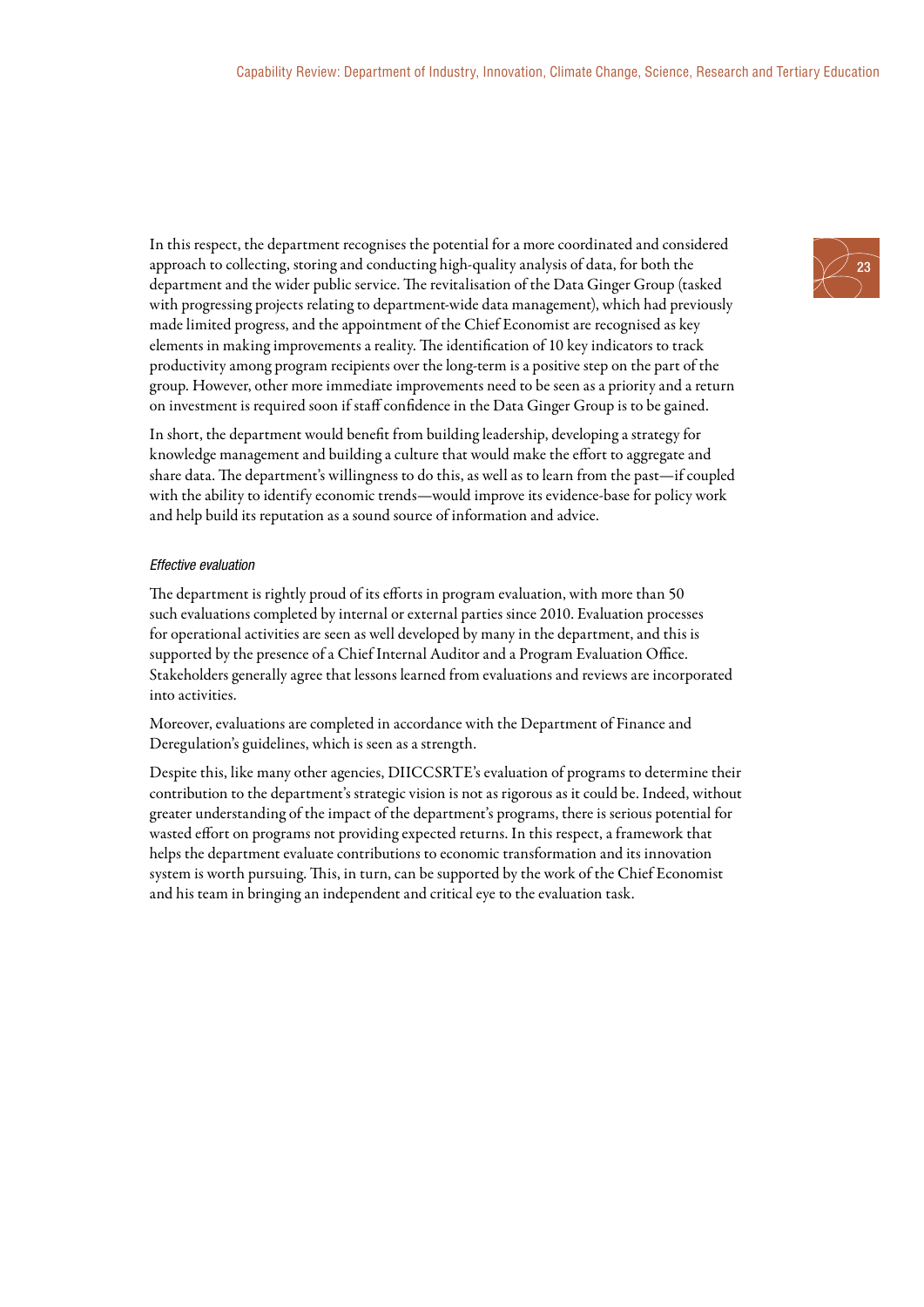

#### Collaborate and build common purpose

| Guidance<br>Questions | 1 | Does the organisation work with others in government and beyond<br>to develop strategy and policy collectively to address crosscutting<br>issues? |
|-----------------------|---|---------------------------------------------------------------------------------------------------------------------------------------------------|
|                       | 2 | Does the organisation involve partners and stakeholders from<br>the earliest stages of policy development and learn from their<br>experience?     |
|                       | 3 | Does the organisation ensure the agency's strategies and policies<br>are consistent with those of other agencies?                                 |
|                       | 4 | Does the organisation develop and generate common ownership of<br>the strategy with political leadership, delivery partners and citizens?         |
| Rating                |   | Well placed                                                                                                                                       |

#### Influencing within government

The department has a very broad reach in terms of its stakeholders through regular, meaningful interactions with small, medium and large businesses, research and educational institutions, industry representatives, and domestic and international governments. Overall there is high praise for the degree of professionalism shown by staff, particularly within the senior leadership.

Overall, however, the department appears to assert little influence with other APS agencies and options presented are constrained to those the Minister will accept, excluding others offering greater benefits for the broader economy. The department is seen as reluctant to advance policy ideas that might be politically challenging.

Although there are areas of strength, often the department is seen as passive in the development of cross-government strategy. Nevertheless, stakeholders see a stronger role for the department in facilitating forward-looking initiatives, suggesting a need to ensure information the department provides to ministers and industry represents the whole sector and is aligned to broader government policies.

A greater understanding of the broad government agenda, enhanced capability in negotiating positive outcomes with stakeholders (particularly at lower levels) and use of evidence to support innovative, outcome focused, transformational policies are seen as key to more actively driving the policy debate.

#### Private sector stakeholders

The department demonstrates good models of partnering with the private sector, including through the provision of business advice by Enterprise Connect, where approximately half of the advisor workforce is contracted in from third parties, as well as through the role of Commercialisation Australia in supporting venture capital through the direct employment of persons experienced in this field. Moreover, programs such as Researchers in Business represent models of academia, government and industry working closely together for a common goal. The Industry Innovation Precinct initiative is a new flagship program being managed by the department which will see the establishment of up to 10 industry-led innovation precincts as part of its commitment to support the growth and competitiveness of Australian businesses.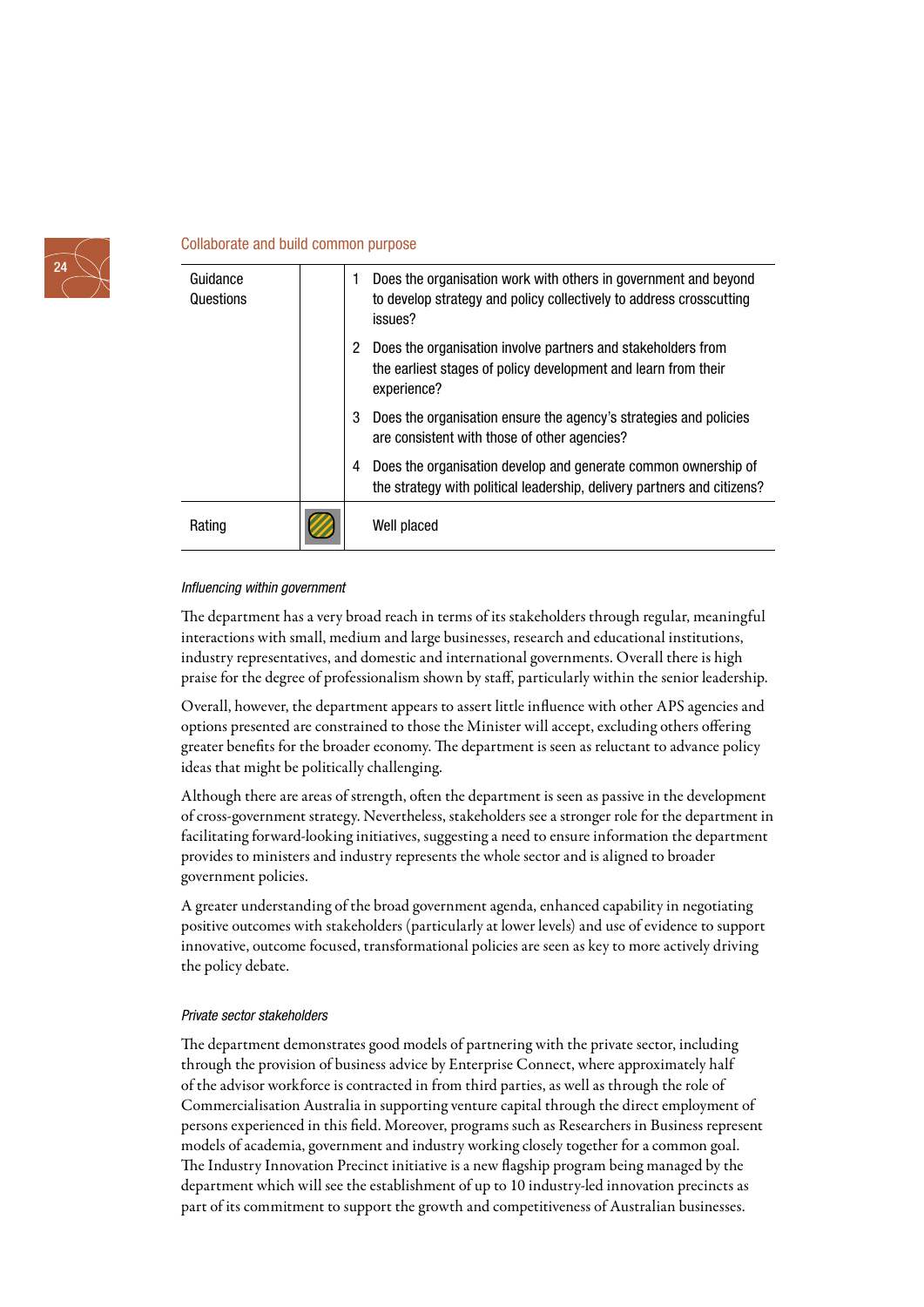Each precinct will be headquartered in a specific location, but will focus nationally to better coordinate existing services and research capacity.

Notably, precincts will support established industries where Australia already has a competitive advantage and emerging industries that have export potential.

The department is in a prime position to gain insights into industry through these types of programs and its regular interactions with industry firms. However, it is largely seen by clients as responsive rather than proactive in seeking out opportunities and engaging with new stakeholders. In the majority of cases where the senior review team has spoken to clients it is 'they' who have found the department, rather than the department actively finding them.

The department needs to be more active in pursuing new opportunities and identifying the potential of emerging sectors if it is to drive transformation of the Australian economy. Shaping outcomes through the development of creative policy options—designed with stakeholders in mind or as active participants in the design process—and building deeper and more meaningful relationships with stakeholders is sure to assist the department in achieving better outcomes for all involved. It is also sure to build the department's status and reputation.

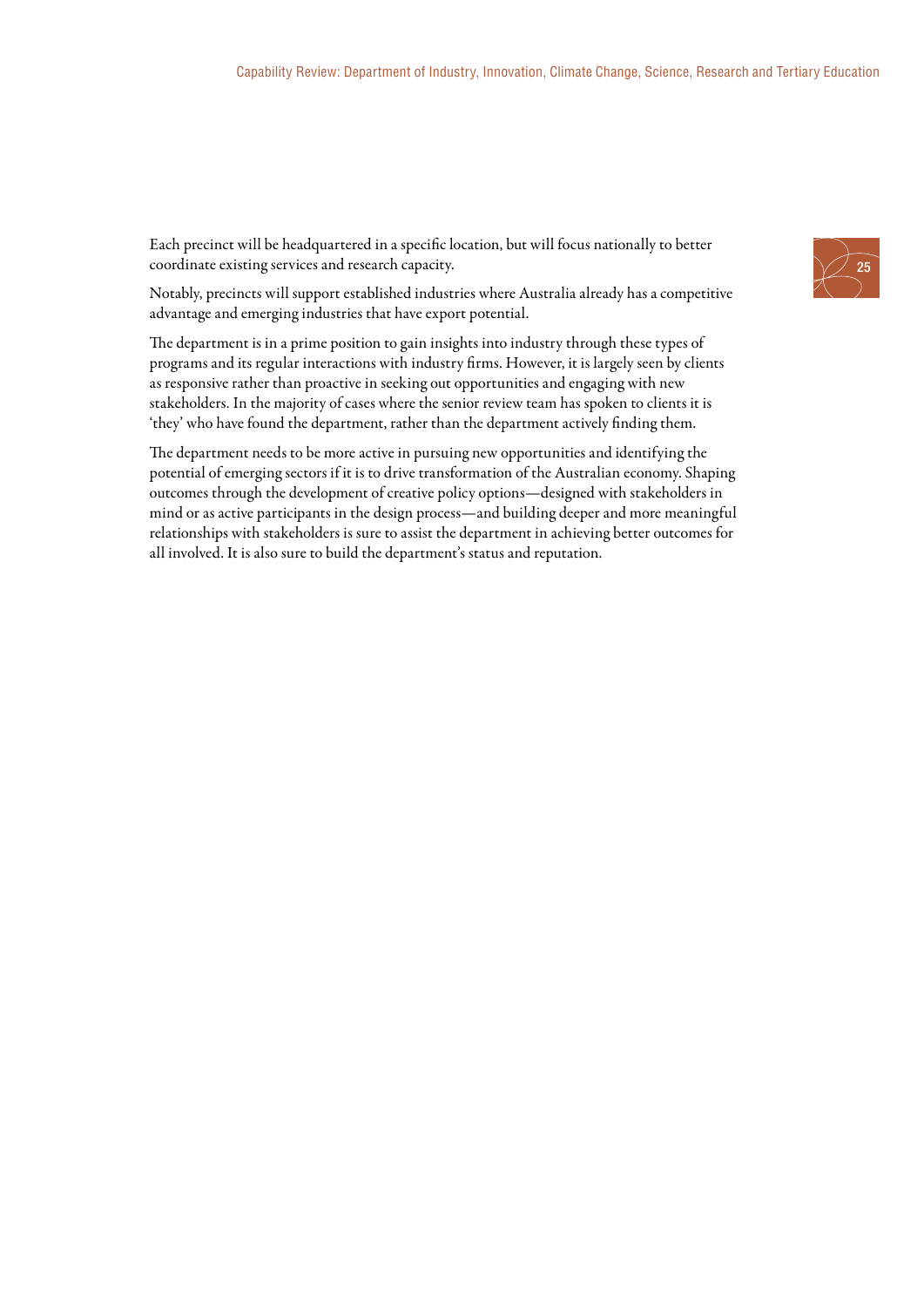

### 4.3 Delivery summary

#### Innovative delivery

- The department should be supporting private sector innovation and setting an example to the public sector. However it is held back by its cultural and systemic issues.
- The department does not have a culture that supports innovation and its leaders need to create a climate that encourages an innovative spirit. There is also a need for the department to build the requisite systems for translating innovation into improved outcomes.

#### Plan, resource and prioritise

- The department sees itself—and it is seen by others—as a 'safe pair of hands' for delivering programs that often carry high levels of risk. It has good controls at program level.
- Below the Executive Board, there is little by the way of decision making, including by oversight committees. This seems to be hampering progress on a number of fronts and is limiting opportunities for collaborating across the department and building ownership of the strategic mission.

#### Shared commitment and sound delivery models

- Authority over much of the business is devolved to division heads.
- The impact on division heads of old-fashioned and rule-bound corporate systems is seen as a significant barrier to efficiency and effectiveness. Corporate areas have not evolved in line with the demands of a much larger department.
- ICT systems are multiple and not connecting. While some actions have been taken to address this, an enterprise-wide strategic direction for ICT is lacking.

#### Manage performance

- Corporate reporting and compliance processes are complex, while performance reporting is minimal and program focused. While it is difficult to measure the overarching outcome of economic transformation, there should be clear, measureable second-order outcomes at departmental divisional and branch levels.
- There is no reporting of a consolidated picture of the department that ties back to the strategic priorities for the Executive Board's regular consideration.
- Consistent with the department's reputation as a safe pair of hands, there has been a risk averse culture for some time. This has tended to result in a focus on program control.

Comments and ratings against the components of the delivery dimension follow.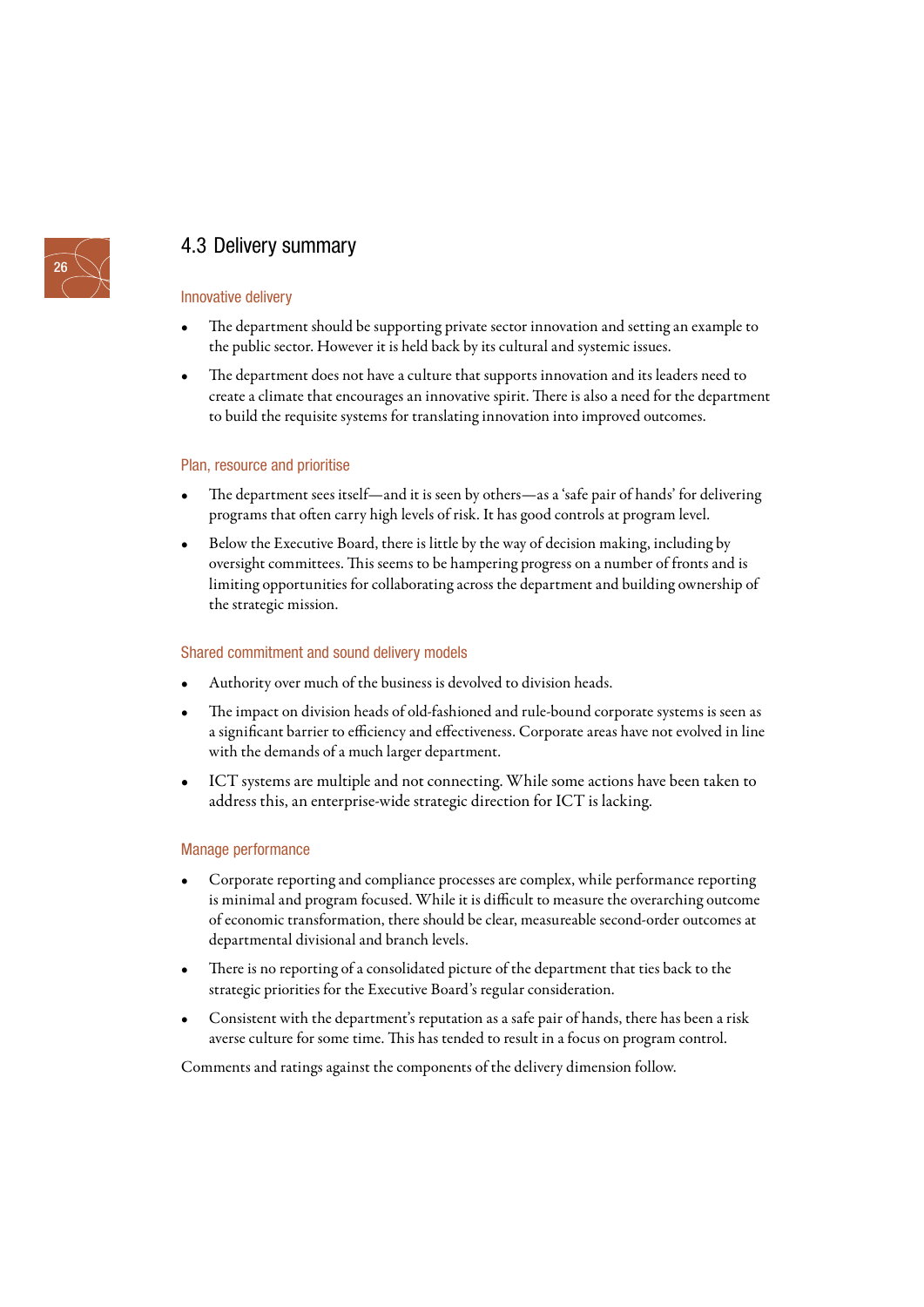#### Innovative delivery

| Guidance<br>Questions |   | Does the organisation have the structures, people capacity and<br>enabling systems required to support appropriate innovation and<br>manage it effectively?               |
|-----------------------|---|---------------------------------------------------------------------------------------------------------------------------------------------------------------------------|
|                       | 2 | Does the leadership empower and incentivise the organisation and<br>its partners to innovate and learn from each other, and the front<br>line, to improve delivery?       |
|                       | 3 | Is innovation explicitly linked to core business, underpinned by a<br>coherent innovation strategy and an effective approach towards risk<br>management?                  |
|                       | 4 | Does the organisation evaluate the success and added value<br>of innovation, using the results to make resource prioritisation<br>decisions and inform future innovation? |
| Rating                |   | Development area                                                                                                                                                          |

#### Leading public service innovation

Generally speaking DIICCSRTE is not viewed by external stakeholders, other government agencies or by DIICCSRTE staff themselves as particularly innovative.

There are a number of possible reasons for this, including a historic dimension of under investment and lack of leadership focus. The recent MoG changes have meant to a degree that attention has been directed towards managing the change on top of normal business with little time to be innovative. The 2012 State of the Service census data indicated that staff felt managers were unwilling to take risks or consider new ideas. Risk aversion and technology were also considered by staff as barriers to innovation.<sup>5</sup> The State of the Service data is supported by similar findings from this review.

To be credible in promoting the benefits of innovation to Australian businesses, the department needs to be seen as innovative. There is evidence to suggest that the department needs to further develop its ability to think innovatively. However, when it innovates it does so well and often links its innovative thinking back into core business and improving overall performance. One example is around improved response times for small business enquiries to ministers offices. The Small Business Support Line regularly assists enquiries made to these offices, by contacting the caller and providing relevant information, support and advice. Recently this service has been expanded to respond to relevant ministerial correspondence. This innovation has been positively received by constituents who have been contacted through the support line.

Another example is the new IT Blue Shirt Service program aimed at providing targeted onsite and desk-side support to staff across all DIICCSRTE sites and improving ICT service delivery



<sup>5</sup> When asked to indicate how much various factors were barriers to implementing innovation in their workplace: 49% of staff saw 'resistance to change by managers' as a barrier compared to 40% across the APS; 60% of staff saw 'technological barriers' as a barrier compared to 53% across the APS; 55% of staff thought 'unwillingness of managers to take risks' as a barrier compared to 45% across the APS; only 25% of staff believed there were 'established processes for evaluating my ideas' compared to 32% across the APS. These questions were not replicated in the 2013 State of Service Report census, although when asked if their immediate supervisor 'encourages innovation' 66% of staff believed so. This encouraging result is up 6% from the 2012 result and is 2% above the APS average.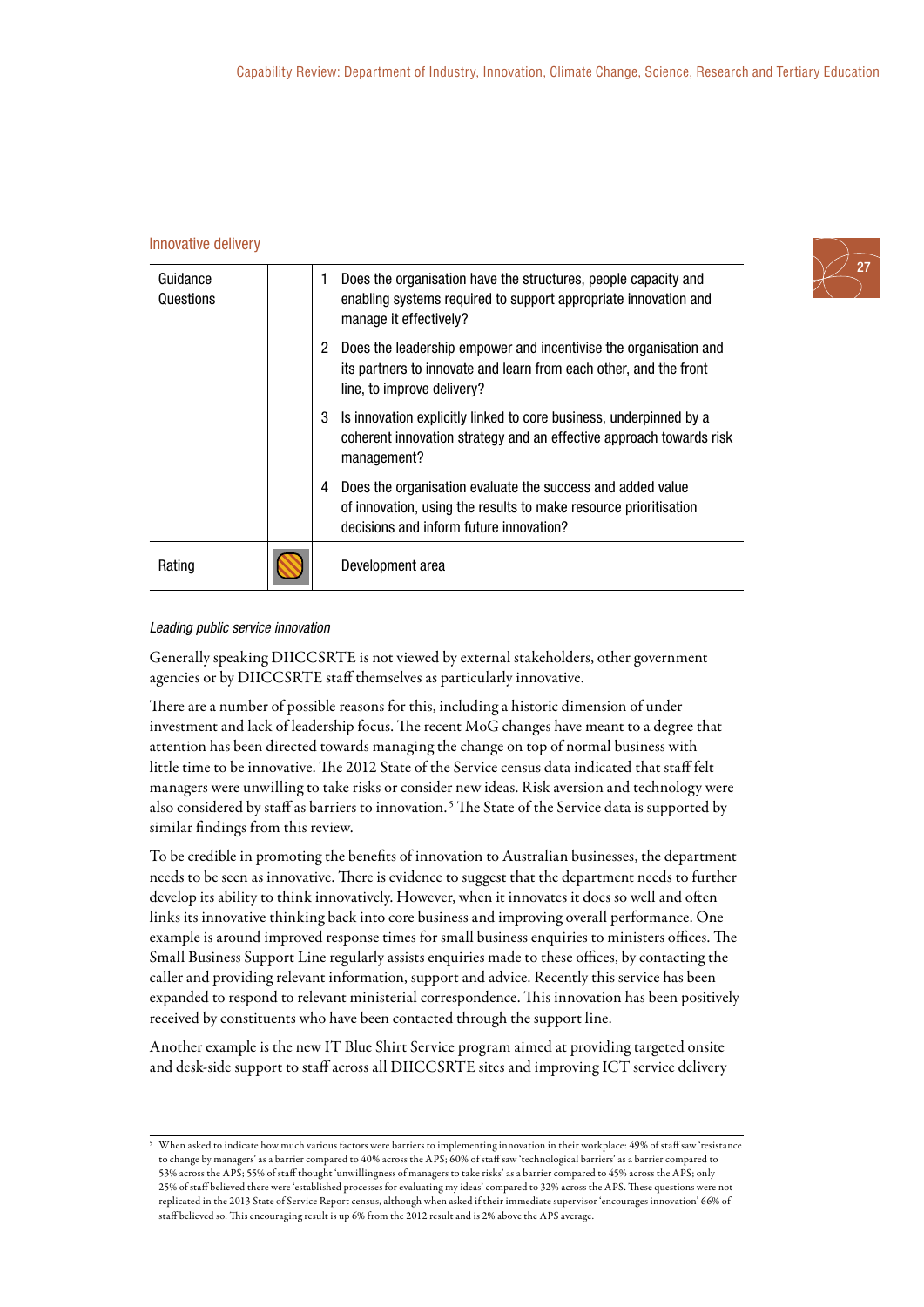

by targeting areas for dedicated periods rotating through each division, including interstate locations. This recognises the various IT infrastructure needs of staff and the department's locations.

A number of discrete initiatives could already be linked under a framework to help encourage and strengthen innovative thinking, such as the People Recognition Framework, the provisions in the One Innovation Enterprise Agreement, Ideas Central and the new departmental values (one of the five values encourages innovation and continuous learning).

While the department cannot be the sole leader driving innovative delivery in the public service it should aim to create a strong culture and climate that encourages and fosters innovation and set an example for other departments and agencies. It is encouraging to note there is an appetite within DIICCSRTE to be more innovative and acknowledgement by most that it should set an example. An example of the department building this culture is its inaugural internal Innovation Expo for staff held in August 2013. The expo's purpose is to give staff a broader understanding of the department's divisions, highlight its diversity and scale of work and provide an important networking opportunity at all levels.

For cultural change to lead to greater levels of innovation, the department must ensure it is supported by appropriate systems and resourcing.

#### Helping private sector innovation

The department is perceived as being more effective in fostering innovative delivery in the private sector and a number of examples illustrate this.

Stakeholders see Enterprise Connect and Commercialisation Australia, for example, as excellent programs assisting businesses and commercialising innovations. The former has provided comprehensive, confidential advice and support to more than 19 000 eligible Australian small and medium-sized businesses since establishment and the latter has provided \$178 million in venture capital grant funding to 430 companies since 2010. The VANguard initiative provides underpinning authentications to multi-agency programs such as AUSKEY and the Australian Business Number –Business Names.<sup>6</sup> The Australian Business License Information System<sup>7</sup> is an equally innovative online initiative assisting businesses in understanding regulatory obligations at federal, state and local level.

Furthermore, Industry Innovation Precincts will help business and researchers collaborate, share knowledge, deploy technology, create products and services and take advantage of business opportunities.

Finally, the internal No Wrong Door policy is fostering a new culture and change of mind-set to be a one-stop-shop to assist businesses and customers wherever they come into the department, and is being led by the key delivery divisions of Enterprise Connect, AusIndustry and Skills Connect.

These examples demonstrate that the department has innovative capacity in some areas, but innovative thinking across the whole is needed. This will involve freeing the department from its overly risk-sensitive culture.

<sup>6</sup> Australian Business Number—Business Name is the national registration service replacing state and territory services.

<sup>7</sup> An Internet-based program which delivers information about licences, registrations, permits and assistance to business from all tiers of government.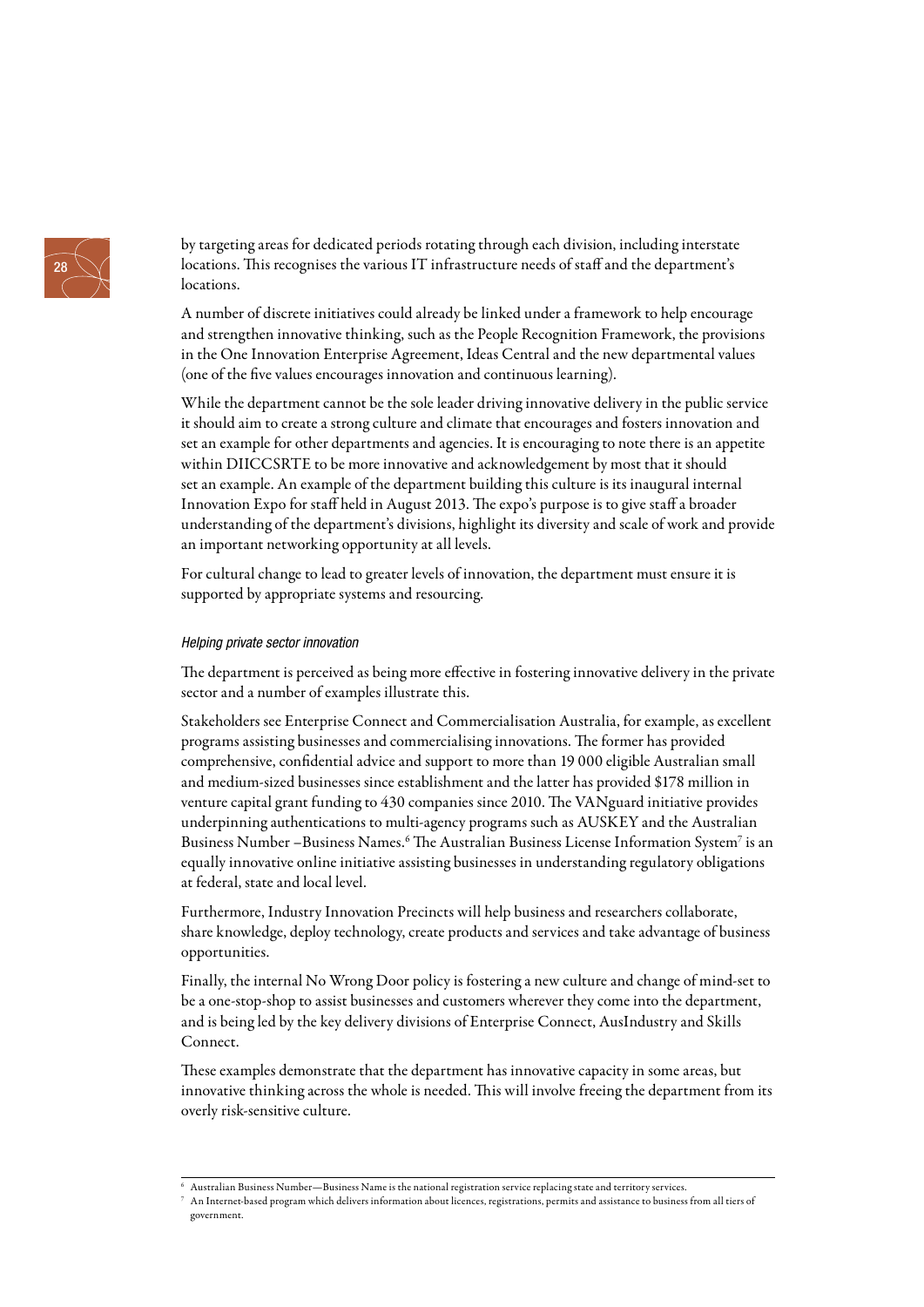#### Plan, resource and prioritise

| Guidance<br>Questions | 1 | Do business planning processes effectively prioritise and sequence<br>deliverables to focus on delivery of strategic outcomes? Are tough<br>decisions made on trade-offs between priority outcomes when<br>appropriate?                       |
|-----------------------|---|-----------------------------------------------------------------------------------------------------------------------------------------------------------------------------------------------------------------------------------------------|
|                       |   | 2 Are delivery plans robust, consistent and aligned with the strategy?<br>Taken together will they effectively deliver all of the strategic<br>outcomes?                                                                                      |
|                       | 3 | Is effective control of the organisation's resources maintained? Do<br>delivery plans include key drivers of cost, with financial implications<br>clearly considered and suitable levels of financial flexibility within<br>the organisation? |
|                       | 4 | Are delivery plans and programs effectively managed and regularly<br>reviewed?                                                                                                                                                                |
| Rating                |   | Well placed                                                                                                                                                                                                                                   |

#### Delivery Models

There is internal and external consensus that the department is a 'safe pair of hands' for delivering programs that often carry high levels of risk and this is seen as a key strength. The department undertakes regular stakeholder surveys which indicate general satisfaction around program delivery.

Strong internal processes are in place to ensure accountability for and compliance of public monies, reaffirming the image of a 'safe pair of hands'. The Chief Financial Officer and corporate financial areas are seen to be highly effective around managing the complexities and challenges of the department's budget. To highlight this point, staff from the Skills Connect division (who joined the department in 2011) all undertook internal financial management training to reskill them to meet the new requirements.

As previously noted, division heads see the devolved model of business responsibilities as a departmental strength. Division Heads value that senior leadership trusts and respects their ability to run their divisions and get on with business. However there is an appetite at SES Band 1 and EL2 levels and with those responsible for delivering programs and dealing with customers directly to have greater authority and more devolved delegations.

While there is recognition that the multiple delivery models (for example, Skills Connect, Enterprise Connect and AusIndustry, Commercialisation Australia) reflect the diversity of activities and responsibilities the department has, some findings indicated a desire to review these delivery models to consider how to deploy them more effectively and/or share them across the department.

#### Governance and prioritising activities

As part of the department's governance structure, a number of standing committees and subcommittees focus on operations, ICT, programs, property, finance and other functions. These report to the Executive Board, comprising the Secretary, Associate Secretary and deputy secretaries.

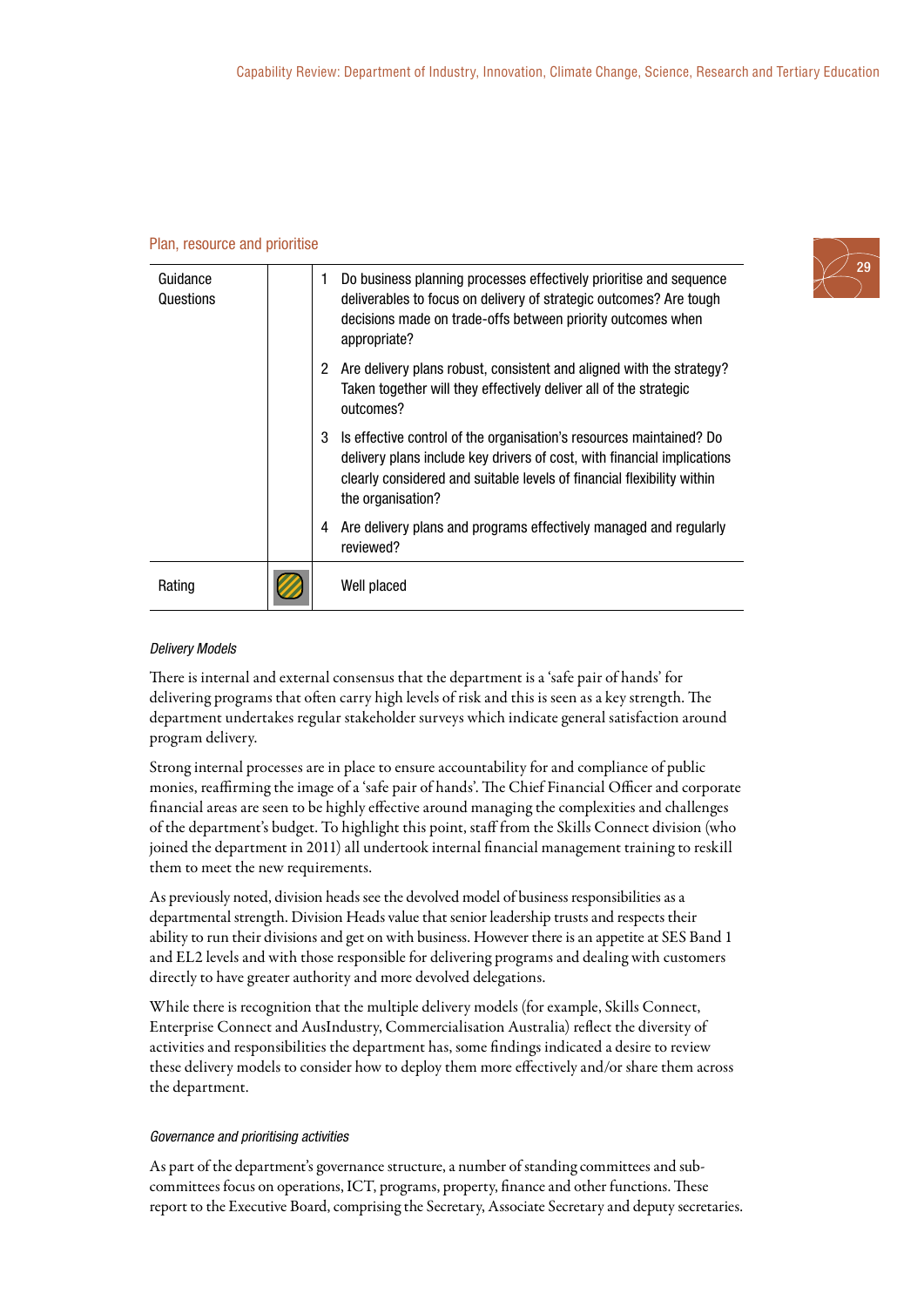

In the opinion of the senior review team, these governance arrangements are not used effectively to drive the department's strategic mission and it is notable that the SES have expressed the view that there is a lack of opportunity to constructively input or obtain feedback from the Executive Board and its committees on decisions about broader departmental priorities and resource allocation.

While excerpts of Executive Board minutes are regularly circulated to division heads, many cited the recent exercise of identifying potential savings as an example of lack of visibility over departmental priorities. While division heads stated they could identify savings and possible cuts in their own business areas, they had no perspective on the priorities of other branches or divisions.

In short, it appears that governance structures are focused on the department's operational needs and delivery programs. However, there are no clear opportunities for SES staff to discuss, contextualise or debate the strategic priorities or policy issues with the Executive. Many saw the weekly Portfolio Manager's Meeting and Productivity Roundtable for SES as information sharing forums rather than forums in which to robustly discuss policy or strategic issues.

| Guidance<br>Questions | 1 | Does the organisation have clear and well understood delivery<br>models which will deliver the agency's strategic outcomes across<br>boundaries?                                                                                                                     |
|-----------------------|---|----------------------------------------------------------------------------------------------------------------------------------------------------------------------------------------------------------------------------------------------------------------------|
|                       | 2 | Does the organisation identify and agree roles, responsibilities and<br>accountabilities for delivery within those models including with third<br>parties? Are they well understood and supported by appropriate<br>rewards, incentives and governance arrangements? |
|                       | 3 | Does the organisation engage, align and enthuse partners in other<br>agencies and across the delivery model to work together to deliver?<br>Is there shared commitment among them to remove obstacles to<br>effective joint working?                                 |
|                       | 4 | Does the organisation ensure the effectiveness of delivery agents?                                                                                                                                                                                                   |
| Rating                |   | Development area                                                                                                                                                                                                                                                     |

#### Shared commitment and sound delivery models

#### A corporate enabler

DIICCSRTE's corporate functions represent a comparatively low overhead for the department. They have also recently faced the challenge of considerable change.

As the department has grown in size, it is understandable that its corporate areas have had to focus on more immediate and pressing challenges than questioning the future form and shape of the corporate business model. It is also understandable that the department has deferred substantive change given future uncertainty. However, the design of the corporate 'offer' must be tackled soon.

Many feel the current corporate model, appropriate as it was for a smaller department, is no longer suitable to meet the needs of a larger department. In fact, the Corporate division is viewed by many as struggling to cope with rapid change and communication about change across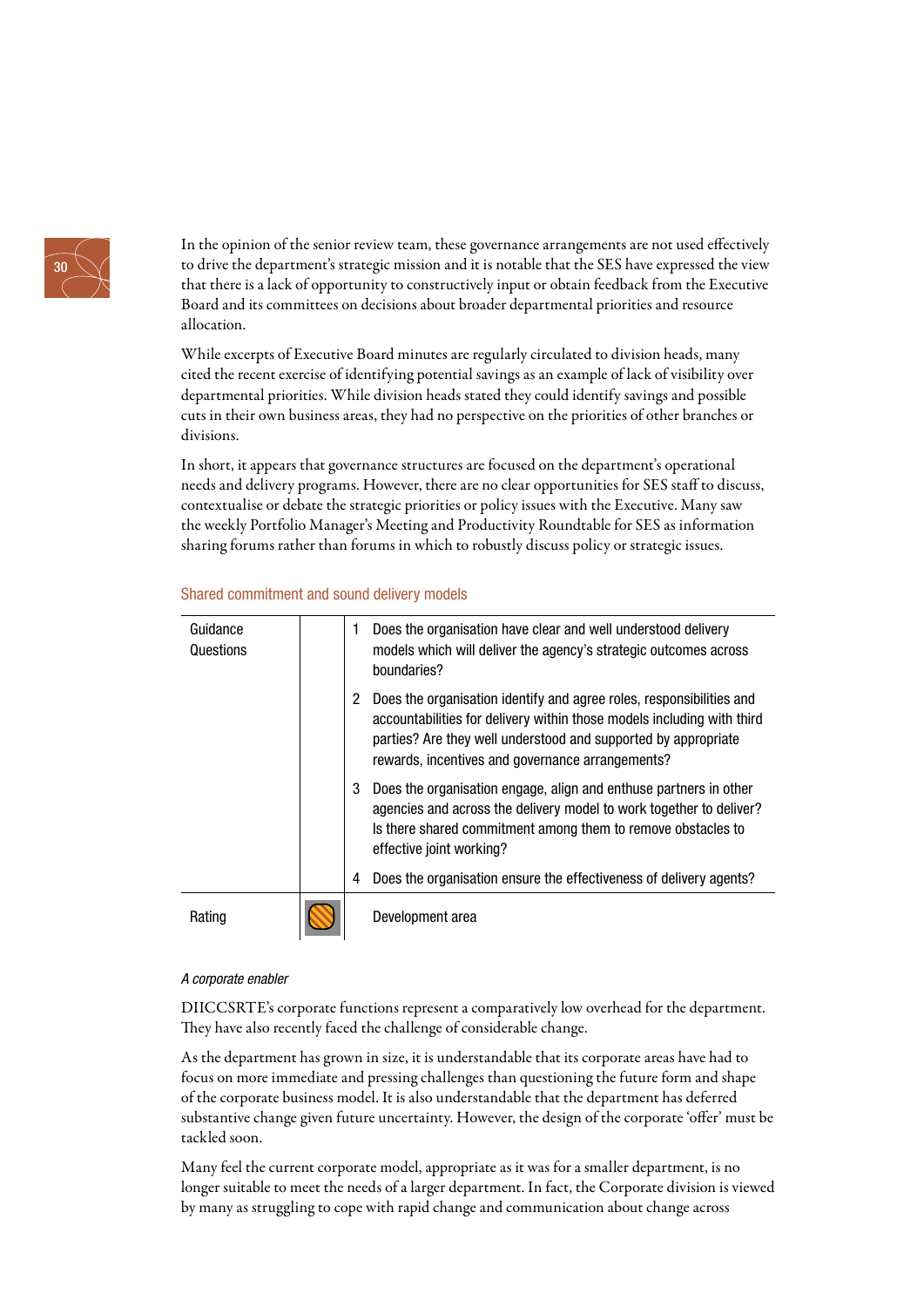the department has not been sufficient. Corporate processes are also seen as overly focused on compliance and not sufficiently focused on customer service. Indeed there were strong views that some corporate processes are rigid and inflexible, most particularly with the procurement process and the speed and operation of the Technology One financial management system, which needs further investment. These are seen as barriers to productivity and, in this respect, a number of comments were made that examples of better practice operating within the corporate areas of the agencies that had recently joined the department had been discounted in favour of dealing with immediate needs.

A number of other examples were provided through the review to support the view that corporate processes were a barrier to work and this was again attributed to the complications related to rapid growth of the department. For example, paperwork for transferring of staff is all hardcopy and not automated, using the online environment. With travel approval and conflict-of-interest disclosures, users want to move back to paper-based processes because they are quicker.

The Corporate division has acknowledged these issues and is undertaking improvement activities, such as revising rules and delegations. Plans to revisit better practice examples from recently merged agencies are encouraged.

However, in the opinion of the senior review team, greater understanding and a genuine focus on the internal customer is required if the corporate areas are to be true enablers. As such, it may be that the design of corporate services needs to be reworked. In doing so, however, the department should avoid disempowering division heads. The system developed should be fit-forpurpose, cost effective and flexible enough to manage change.

#### ICT challenges

There have been significant changes to the department's ICT environment over the past two years with the transition of approximately 2000 staff from the DEEWR and Climate Change portfolios. This has placed enormous stress on the ICT infrastructure which currently services around 85 locations with different business and security needs.

The ICT environment is one of multiple platforms and a plethora of legacy systems created for the most part by incoming groups and a devolved ICT management structure. The ICT environment is considered to be a significant barrier to productive and organisational cohesion. For example, some staff in the Tertiary Education areas must remotely log in daily to the DEEWR network to access the data and information they need to undertake their work.

The department is cognisant of the limitations caused by ICT and is working to improve its operating environment. It has embarked on a number of initiatives, such as moving to virtual desktops which provides a scalable single platform that meets different security needs, a central grants management program with 'patterns' that all new programs must be implemented into, and a legacy systems review to quarantine and decommission and/or replace redundant systems.

However despite this approach to improving ICT, there does not appear to be a consistent approach to considering and providing business solutions to the department. Separate to the drive towards a common ICT environment, the management of ICT business solutions is devolved with different areas housing their own ICT teams. Indeed, in the absence of an enterprise-wide approach, divisional autonomy is working against a coordinated and cost-effective approach to ICT. There continues to be division-specific ICT systems in the absence of department-wide capability, thus creating future compatibility issues and multiple repositories of data.

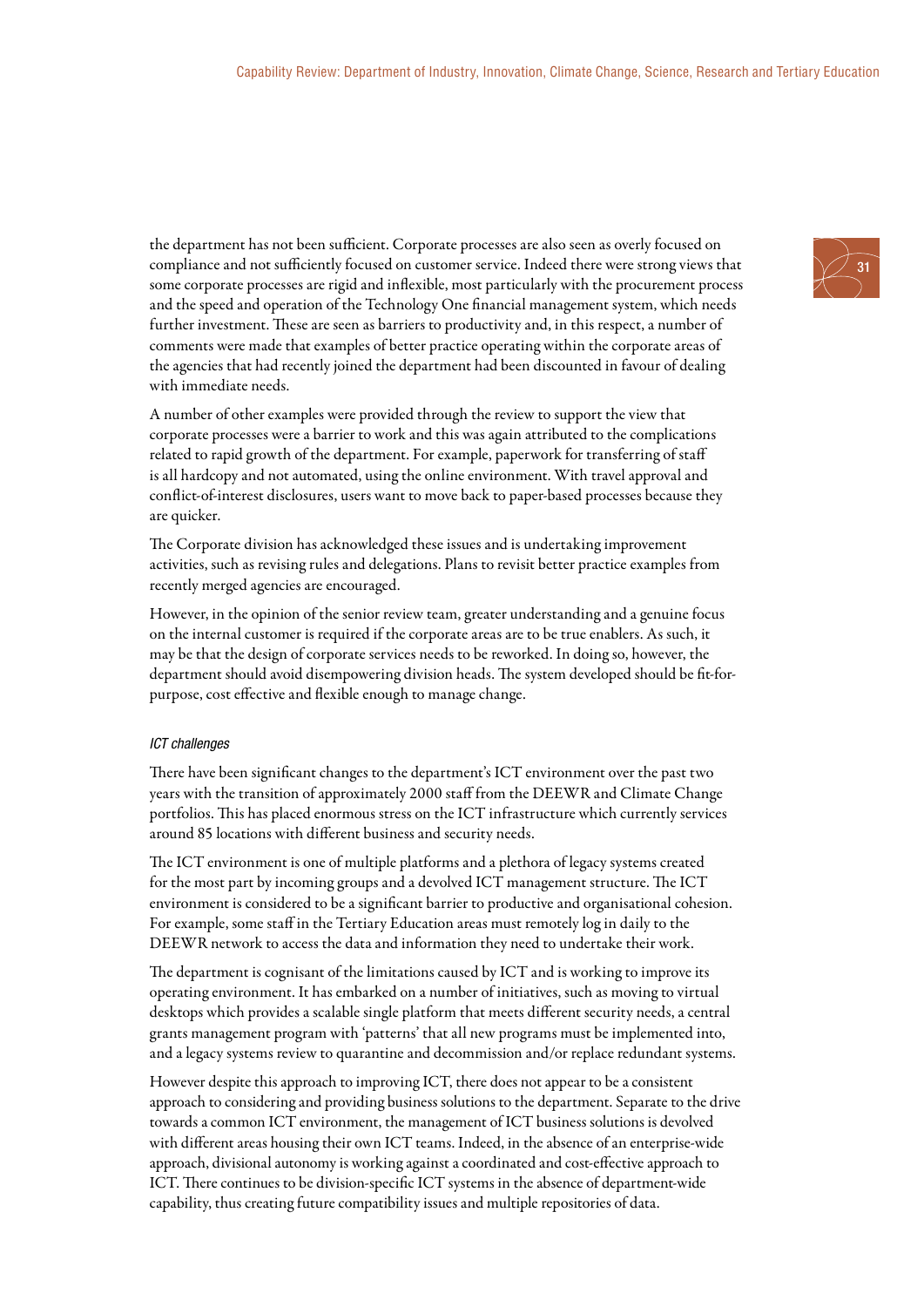

One example illustrating this problem is a line area recently wanting to develop a customer relationships management system which had potential wider application across the department. In the absence of any traction on the idea in departmental discussion, the ICT Strategy Committee decided to provide capital funding so the area could build its own stand-alone system.

As demonstrated through some services it delivers (for example, VANguard), the department has strong ICT technical and leadership capabilities. However there is lack of ownership at enterprise level for ICT business solutions. Without this the department will struggle to fully effect the changes it hopes to make, such as connecting datasets or supporting a common purpose through better understanding its clients.

In summary, the department is taking a big step forward and creating a fresh enterprise-wide platform that should dramatically alleviate the burdens placed on staff. However unless there is top-down leadership driving ICT direction and the solutions deployed, it is probable that the department may end up with a plethora of disconnected systems similar to what is currently in operation.

| Guidance<br>Questions |   | Is the organisation delivering against performance targets to ensure<br>achievement of outcomes set out in the strategy and business<br>plans?                                                                                                                                                                                                       |
|-----------------------|---|------------------------------------------------------------------------------------------------------------------------------------------------------------------------------------------------------------------------------------------------------------------------------------------------------------------------------------------------------|
|                       | 2 | Does the organisation drive performance and strive for excellence<br>across the organisation and delivery system in pursuit of strategic<br>outcomes?                                                                                                                                                                                                |
|                       | 3 | Does the organisation have high-quality, timely and well-understood<br>performance information, supported by analytical capability, which<br>allows you to track and manage performance and risk across<br>the delivery system? Does the organisation take action when not<br>meeting (or not on target to meet) all of its key delivery objectives? |
| Rating                |   | Development area                                                                                                                                                                                                                                                                                                                                     |

#### Manage performance

#### A consolidated picture

At present, many inside the department, and predominately those in program delivery areas, see corporate reporting as overly burdensome and procedural, distracting from the day-to-day running of activities. Conversely, performance reporting in the department has been described as minimalist.

There is the monthly Traffic Light Report which focuses on the progress of programs and activities from business plans against set milestones as well as a selected number of risks; and a quarterly performance report (the Quarterly Performance Executive Reporting Tool) which provides a narrative on emerging operational risks around financial, ICT and people. However, while these mechanisms provide useful operational information to the Executive Board there is no reporting on a consolidated picture of the department that ties back to the strategic priorities for the Board's regular consideration.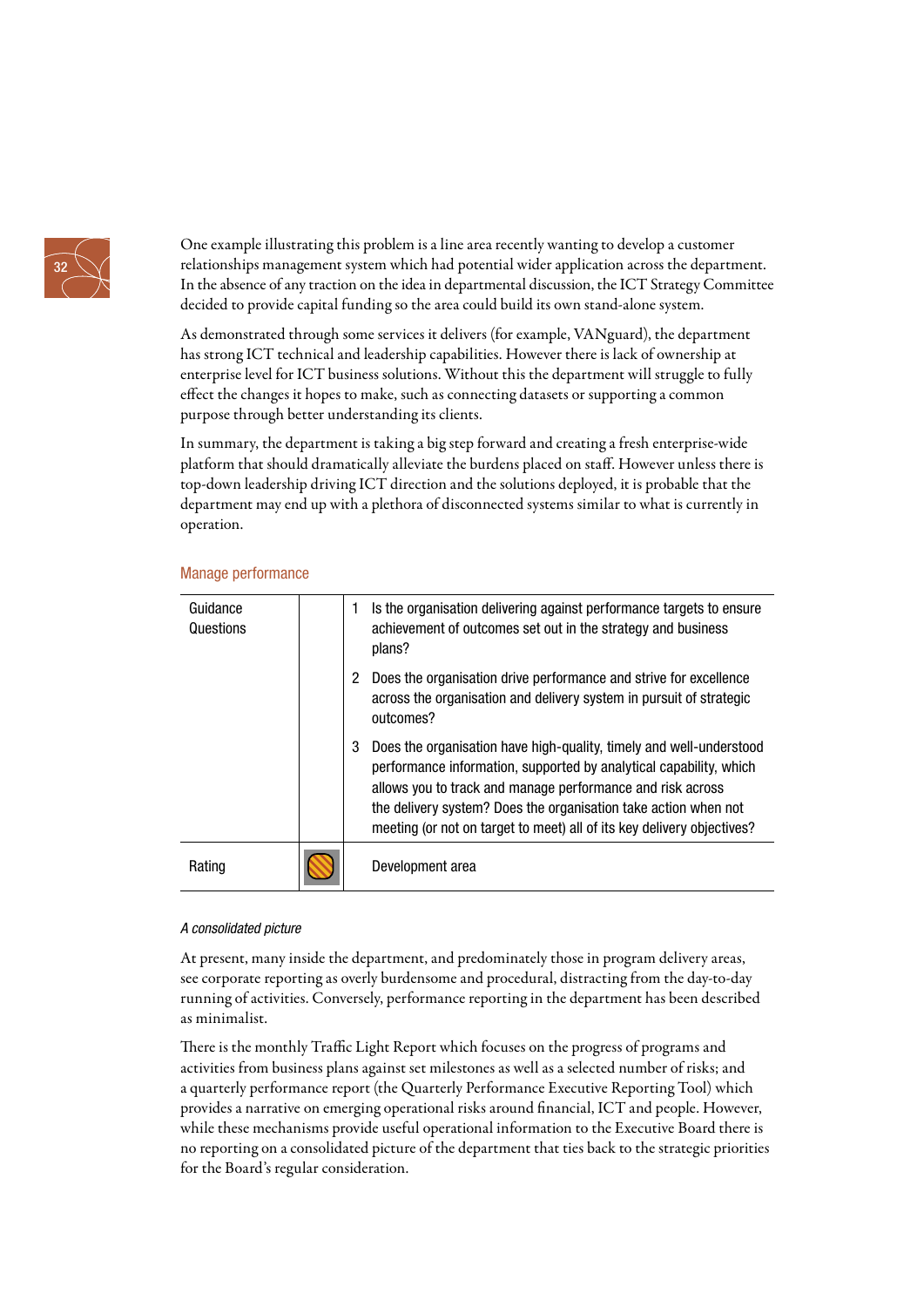Moreover there is general consensus that key performance indicators are not well linked to the overarching outcome of economic transformation, and are too focused on outputs (that is, student numbers or number of customers per program) as opposed to outcomes.

While it is problematic for the department to measure the overarching outcome of economic transformation there should be clear and measureable second-order outcomes at departmental, divisional and branch levels set out in the strategy and business plans.

#### An appropriate risk appetite

The department has a number of mechanisms to manage risk within its organisation: compliance certificates; risk management tools; internal auditing; and approval processes for things like travel and procurement.

While some have expressed the view that appetite for reasonable risk has been on the increase, there is still a strong view, internally and externally, that the department is very risk adverse. A number of reasons were provided to senior reviewers to explain the culture of risk aversion, including a desire to avoid politically embarrassing headlines, the impact of budgetary constraints on investment in new directions, lack of clarity in the Secretary's appetite for risk and the absence of incentives or encouragement for staff to manage greater risk.

Those external to the department equally see DIICCSRTE as being less nimble when it comes to making quick decisions and consequently not seizing opportunities.

While there undoubtedly needs to be accountability and compliance with legislative requirements and the department understandably does not wish to risk its reputation as a 'safe pair of hands', there remains an opportunity for the department to step back and consider how it approaches risk and whether an overly defensive approach is limiting its ability to achieve its strategic mission of economic transformation and stifling the energy and spirit of its employees.

A more nuanced approach to risk could be engendered through the development of a high-quality consolidated picture of department performance that is focused on whether DIICCSRTE is achieving its strategic mission.

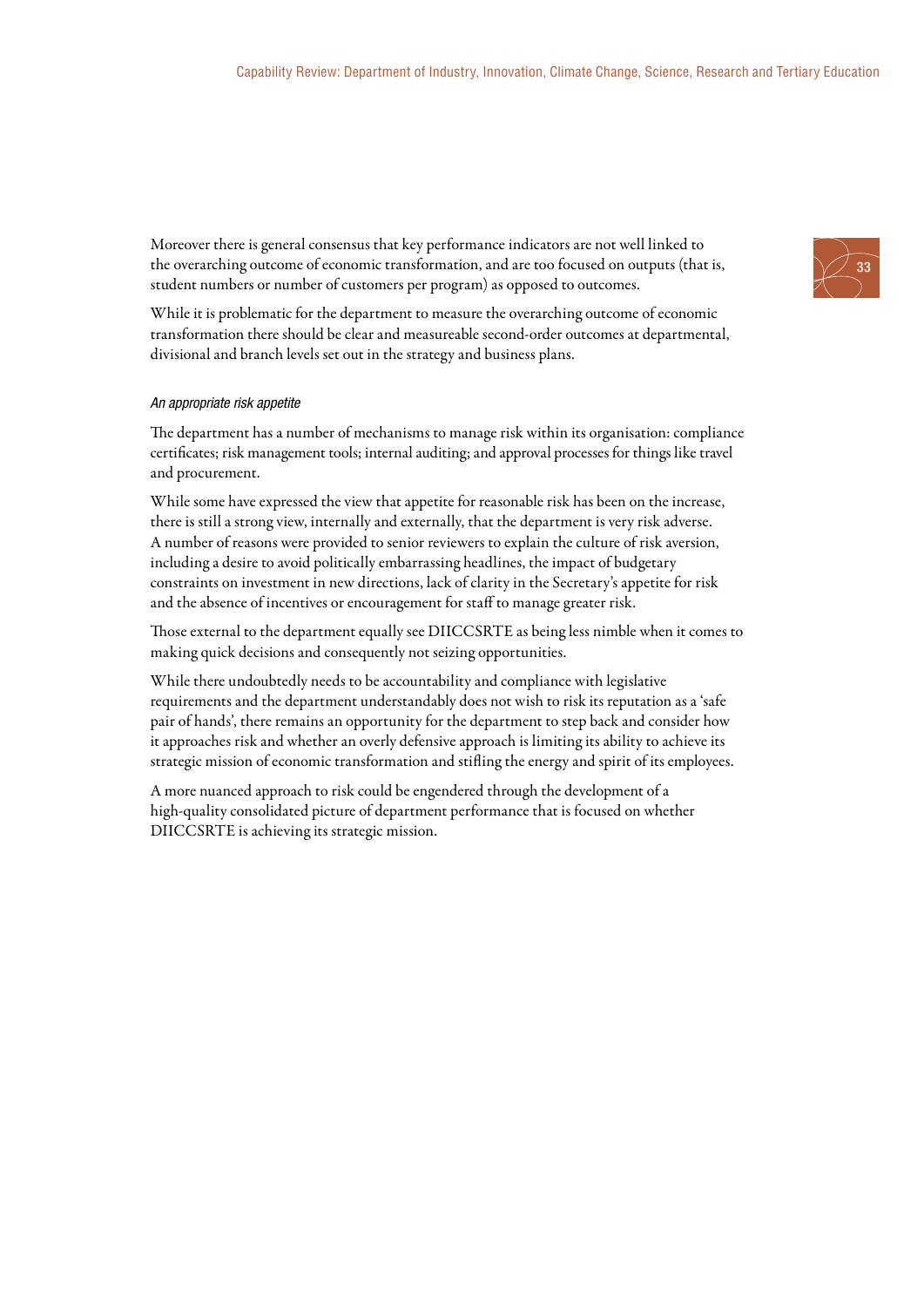

# 5. The department's response

The department welcomes the report of the Capability Review Team into the Department of Industry, Innovation, Climate Change, Science, Research and Tertiary Education. I thank the APSC and specifically members of the senior review team, Mr Tony Cole AO, Mr Dieter Adamsas and Ms Stephanie Foster PSM, for their positive approach to the review and their considered analysis.

We welcome the review's recognition of the degree of change that the department has undergone (70 per cent of staff have less than five years in the agency) and the department's resilience in responding to the challenges that it has faced. We are also pleased that the review recognises the department's strengths in regard to respect, culture, the senior leadership team, staff, program delivery capacity, learning and development and performance management.

The department supports the action areas identified in the review and considers that the need to create a unified organisation and culture; building economic policy capability and influence; managing and evaluating programs; building expertise on what is happening in business and industry; becoming a leader in encouraging innovation and ensuring that corporate operations match the department's size and scope will be applicable regardless of our departmental responsibilities going forward. Indeed, the department already has work well underway to address a number of the issues outlined in the report and in other internal reviews conducted simultaneously; and the department is looking forward to fully implementing the recommendations in all action areas.

Dr Don Russell Secretary Department of Industry, Innovation, Climate Change, Science, Research and Tertiary Education